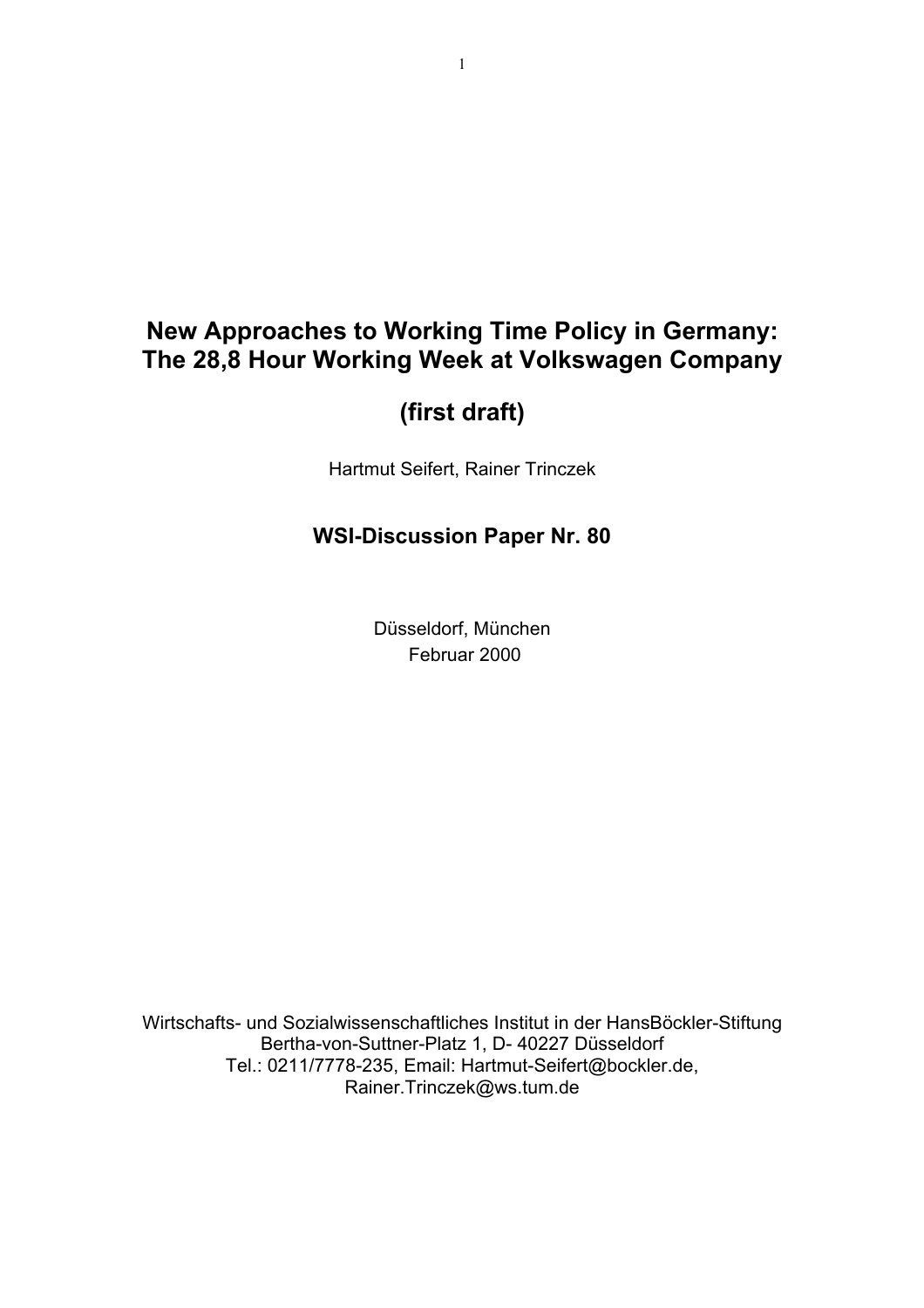# **New Approaches to Working Time Policy in Germany: The 28,8 Hour Working Week at Volkswagen Company**

# **Contents**

| 1. | The 28,8 hour working week at Volkswagen AG -<br>a major achievement for collective bargaining policy          |                |  |
|----|----------------------------------------------------------------------------------------------------------------|----------------|--|
| 2. | VW's collective agreement in the 28,8 working<br>week and its subsequent development                           |                |  |
|    | 2.1<br>Safeguarding employment as the main aim                                                                 | 5              |  |
|    | 2.2<br>Making the company's organization of working<br>time more flexible                                      | $\overline{7}$ |  |
|    | 2.3<br>Reintroduction of flexibility into company working<br>time arrangements                                 | 10             |  |
| 3. | <b>Employment policy importance</b>                                                                            | 12             |  |
| 4. | Observations on the labour force's willingness to accept<br>the working-time model of 28,8 hours week per week |                |  |
| 5. | <b>Financial implications</b>                                                                                  | 20             |  |
| 6. | Impact on gender-specific implications for sharing<br>(non-paid) works in the family                           | 24             |  |
|    | 7. The 28.8 hour working week in today's perspective                                                           | 26             |  |
|    | <b>Bibliography</b>                                                                                            | 29             |  |
|    | <b>Tables</b>                                                                                                  | 31             |  |
|    | <b>Tables</b>                                                                                                  | 32             |  |
|    | <b>Table</b>                                                                                                   | 33             |  |
|    | <b>Table</b>                                                                                                   | 34             |  |
|    | <b>Table</b>                                                                                                   | 35             |  |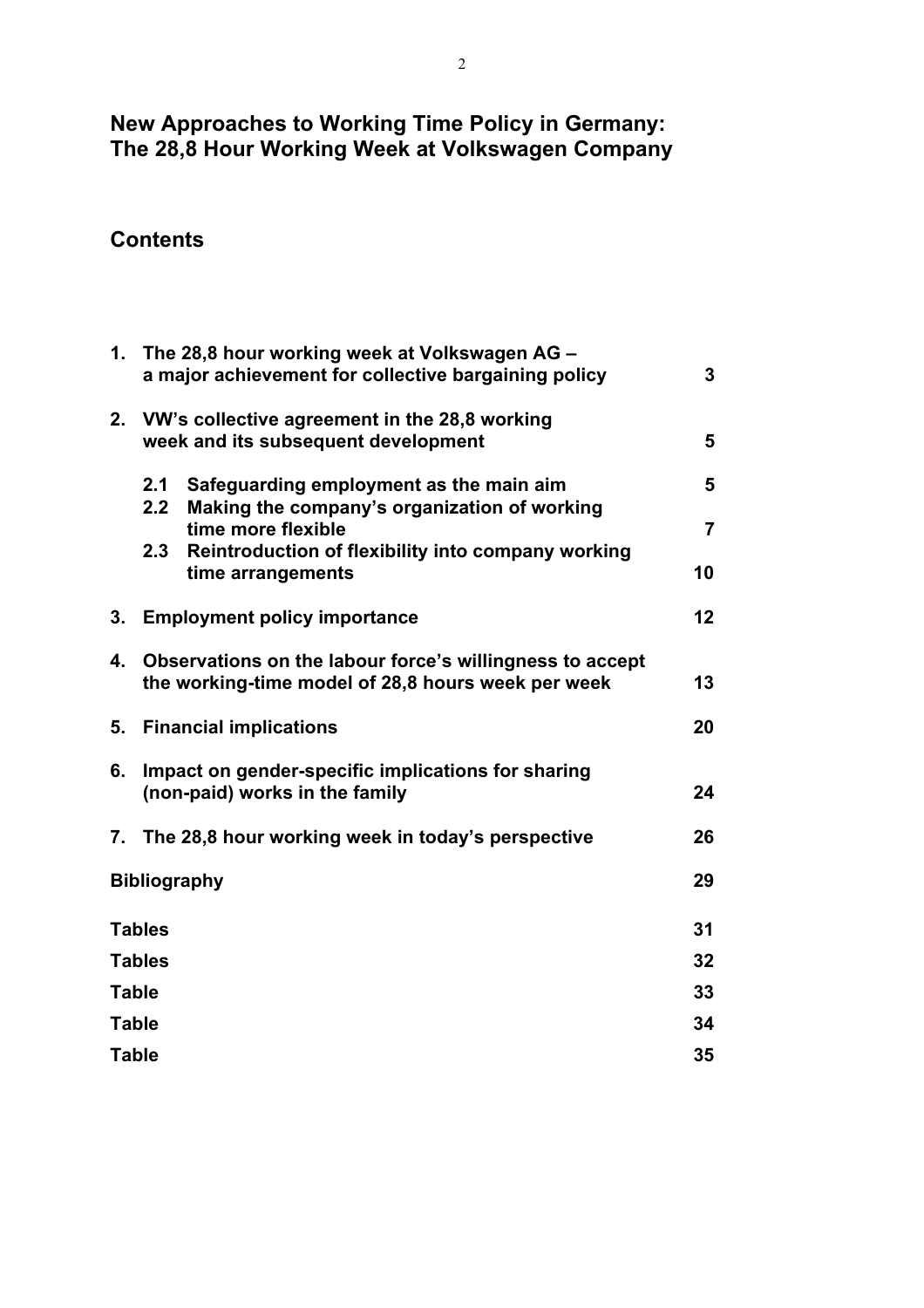#### **Hartmut Seifert/Rainer Trinczek**

# **New Approaches to Working Time Policy in Germany: The 28.8 Hour Working Week at Volkswagen Company**

## **1. The 28.8 hour working week at Volkswagen AG - a major achievement for collective bargaining policy**

In autumn 1993 the employment situation at VW, Germany's biggest carmaker was coming to a head. The works council had asked VW to outline the company's future staffing requirements. The management's response indicated that by the end of 1995 around a third of the more than 100,000 existing jobs in the company's six German car plants would be surplus to requirements. At the same time, there was intense public debate about Germany's international competitiveness as a production site. In particular, not only the Conservative-Liberal coalition government in power at the time, but also the employers' and trade federations were hugely critical of the trend which had swept through a number of sectors in the mid-1980s, aiming to reduce the working week to 35 hours. Their view was that it is by *increasing* working time, not reducing it further, that German companies would become more competitive in the increasingly global marketplace. As they saw it, extending working hours creates jobs, whereas reductions in working time destroy them.

In the context of this debate, VW's collective agreement on the 28.8 hour working week, concluded at the end of 1993, must have come as a real bombshell. In the agreement the carmaker consented to reduce working hours by 20%, specifically to safeguard the jobs of its workforce. Not only was a collective reduction in working hours on such a scale unprecedented in Germany, but some people even referred to the 28.8 hour week as collective part-time work. What had been agreed also broke down deeply ingrained lines of discussion, mindsets and taboos relating to previous policies on employment and working hours. What is more, this had been done when there was no need to look beyond the framework of the specifically German model, characterized by a capitalism that was regulated and 'tamed' by big business.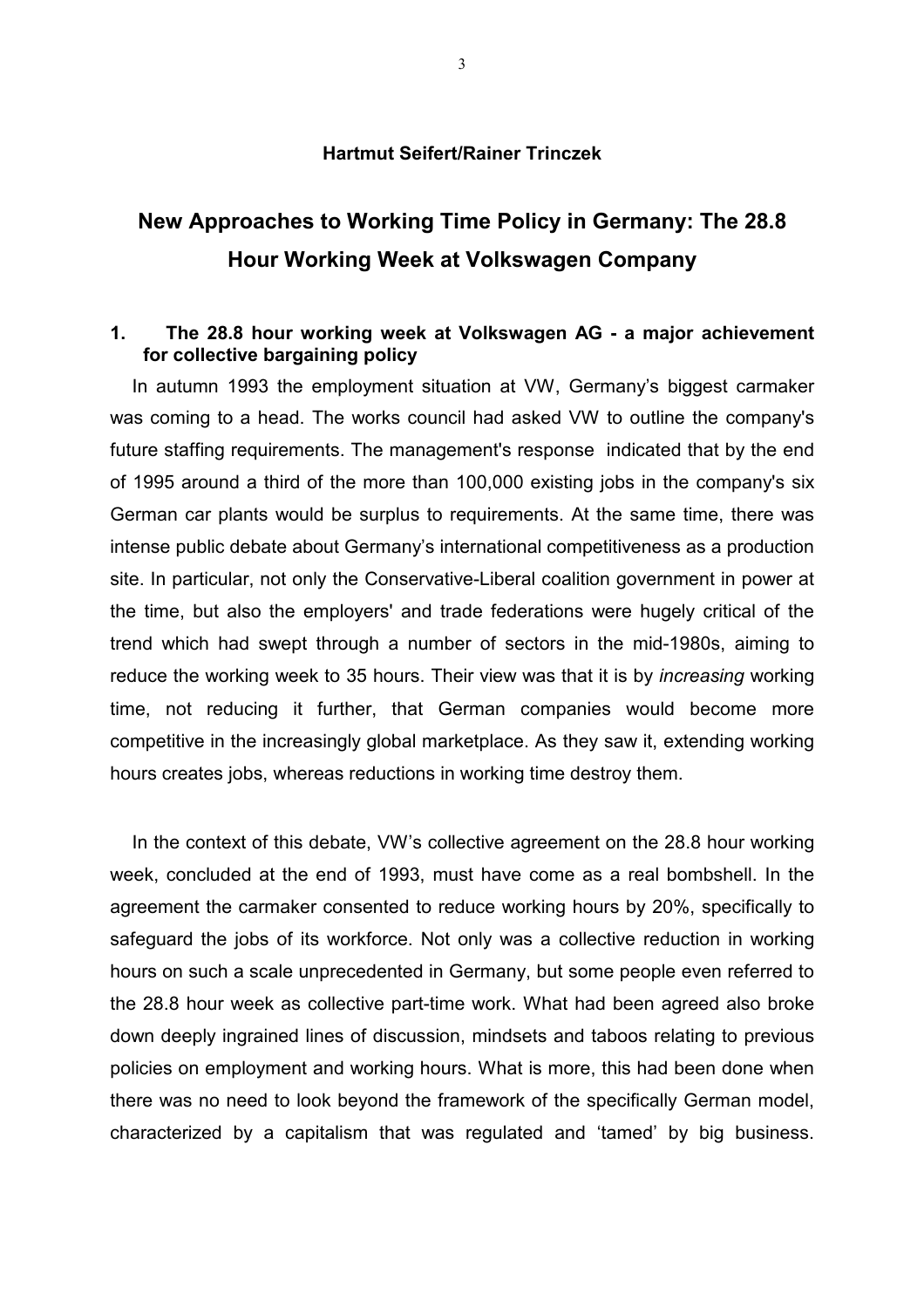'Rhineland capitalism' (M. Albert) was clearly more innovative than some critics of this social model were willing to admit.<sup>1</sup>

Consequently, it is hardly surprising that the VW model quickly became the centre of public and academic interest,. The academic interest soon focussed on two aspects of the model. Firstly, the employees' acceptance of such an arrangement and the reasons for a positive or negative assessment of the 28.8 hour week. The views of the affected parties seemed especially relevant to the debate on the precedent set by the solution at VW which was viewed as a potential example to be followed by other businesses or sectors with employment problems. Secondly, the arrangement provided a unique opportunity for analysing the effects of drastically reduced working hours on the employees' quality of life. For example, how do the employees make use of their newly acquired additional free time? How do they cope with their reduced income? Are there any perceptible effects on the division of labour within the family? In this respect, academics regarded the new working time model at VW rather like a large-scale social experiment.

This paper documents the key findings of two research projects carried out between 1994 and 1997 by Markus Promberger, Jörg Rosdücher and two authors at the Hans Böckler Foundation's Institute of Economics and Social Sciences.<sup>2</sup> A summary of the collective agreement and its subsequent changes to date (March 1999) (section 2) is followed by an examination of the impact of the 28.8 hour working week on employment policy (section 3). Section 4 deals with employees' feelings about the agreement, and is followed by their answers to questions about how they are coping with their reduced income (section 5). Section 6 takes a look at the different ways in which men and women use their newly acquired additional free time. Finally, a brief summary evaluates the collective agreement from today's perspective (section 7).

 $\mathbf{1}$ <sup>1</sup> This is particularly true when considering how the original agreement developed up until the late 1990s (see section 2).

<sup>&</sup>lt;sup>2</sup> The findings are documented in detail in Promberger inter alia, 1996 and 1997).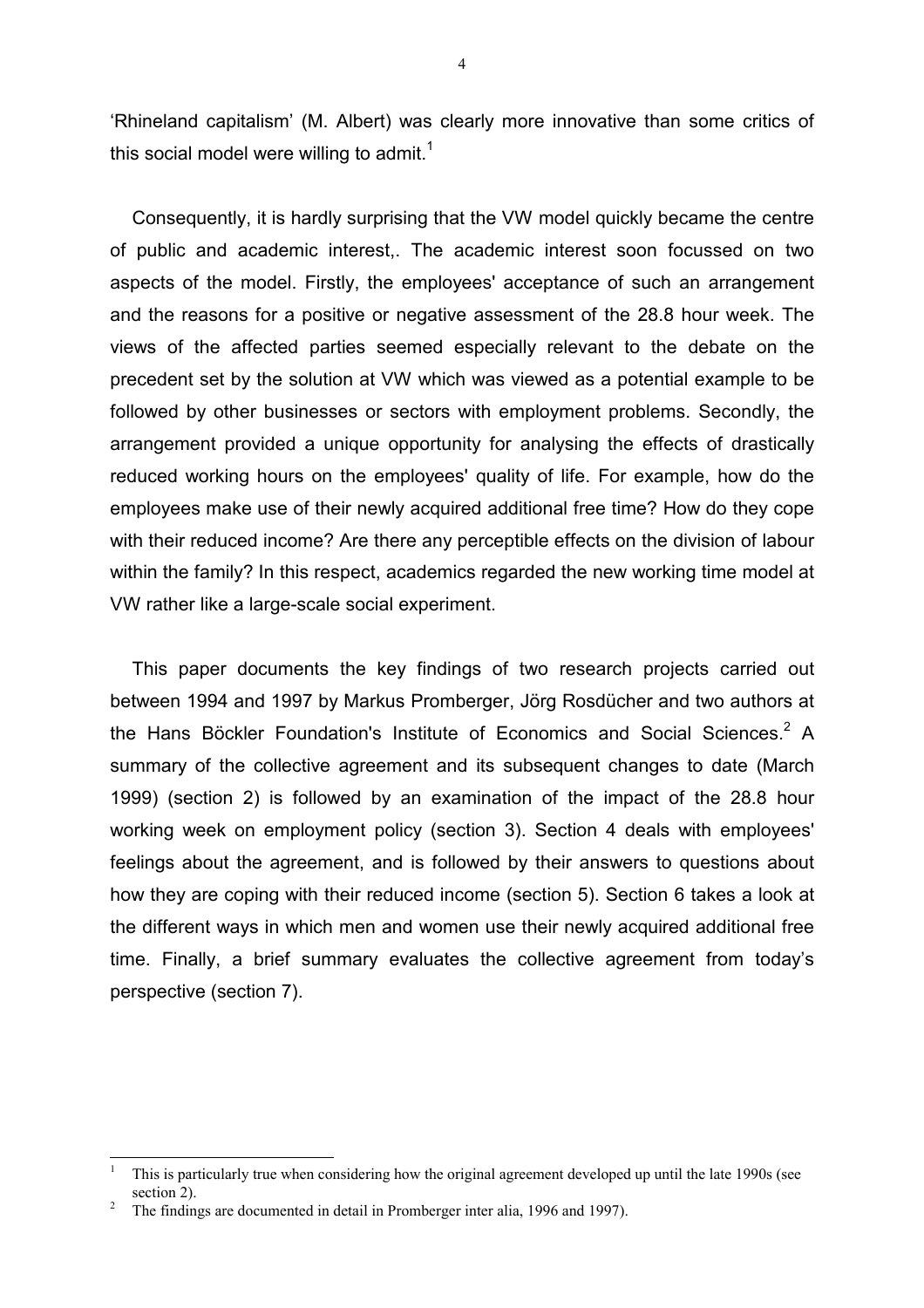## **2. VW's collective agreement on the 28.8 hour working week and its subsequent development**

The collective agreement concluded in 1993 to safeguard employment by reducing working time has been modified several times. The story to date of the 28.8 hour working week can be broken down into three stages:

- (1) 1994-1995: safeguarding employment as the main aim
- (2) 1995-1998: making the company's organization of working time more flexible
- (3) 1999 onwards: the reintroduction of flexibility into company working time arrangements.

Below, we give a brief summary of these stages, presenting them along with the main elements of the collective agreements that have been concluded.

#### **2.1 Safeguarding employment as the main aim**

l

In autumn 1993, when the negotiating parties at VW agreed on the introduction of a 28.8 hour working week, their priority was to resolve the carmaker's pressing employment issues. Once other more traditional solutions, such as extending short time work, cushioning mass redundancies with compensation payments or offering early retirement, had turned out to be too expensive, too long-winded and too confrontational, the management sought a newer, more innovative solution. When the group works council and IG Metall asked the company to come up with a proposal for resolving unacceptably high overstaffing, the newly appointed human resources manager, Peter Hartz, came up with a personnel strategy to solve VW's employment problem. The mainstay of the strategy was to reduce the working week by 20% to 28.8 hours for all employees with only a partial loss of pay (see in particular Hartz 1994).<sup>3</sup>

Other elements of the collective agreement will be disregarded here as they were less relevant to company practice. They include the so-called '*Stafetten*' and 'block time' schemes and also the issue of evening out the numbers of employees at the company's various factories. The latter measure was deemed necessary because of variations in the surplus of employees at the six production sites in Germany (ranging from 48% at the Emden plant to 15% in Hanover).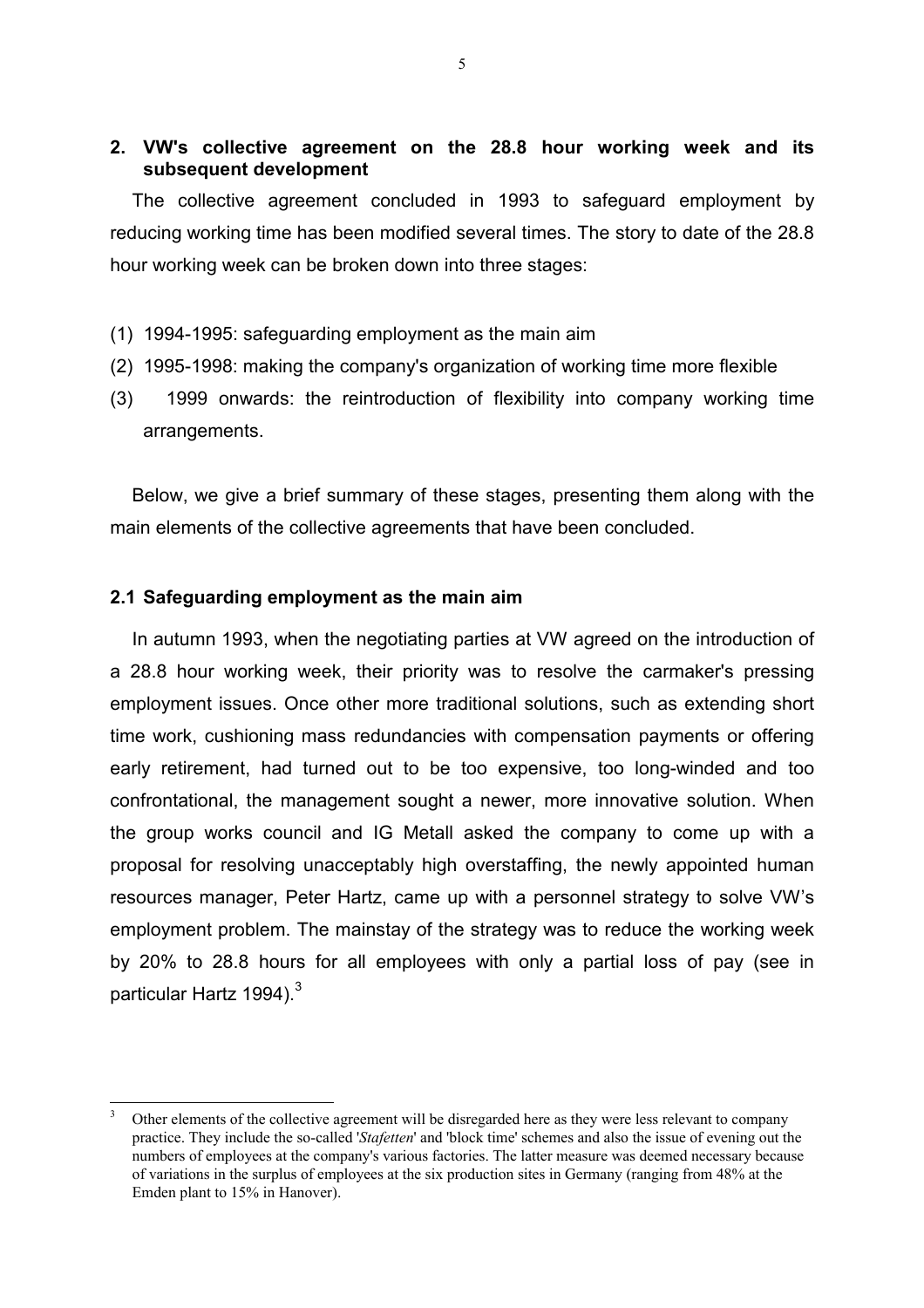There were four considerable advantages to this proposal compared with possible alternative strategies:

- Reduced employment costs would save the company billions of marks in the short-term;<sup>4</sup>
- a solution of this kind would prevent the loss of human capital, as would have been the case with mass redundancies, thereby ensuring that the company retained its knowledge and skills base;
- existing patterns of work could be largely maintained; and
- the new model would give the company considerable flexibility for dealing with fluctuations in the volume of work.

In principle the works council and union concurred with the thrust of Hartz's proposal.<sup>5</sup> The reason they were so quick to agree to a settlement which would after all entail considerable material sacrifice on the part of the employees was essentially due to the fact that it was in the workers' interest to avoid mass redundancies. In addition, the agreement was initially only valid for a limited period, so the notion of sacrifice could be held up as a short-lived prospect.

The reduction in income linked to the 28.8-hour week was the main stumbling block in the collective bargaining process. One of the main preconditions laid down by IG Metall's representatives for consenting to the arrangement was that whilst employees' annual income could be reduced, their monthly gross income had to remain the same. There were many reasons for this. Firstly, a fair number of social security benefits (e.g. unemployment benefit) are based on monthly income, so the workers' welfare entitlements could only be protected by safeguarding their monthly income. secondly, such a settlement would appear more acceptable in social terms, since many regular financial commitments (e.g. rents and loan repayments) entail monthly payments.<sup>6</sup>

<sup>4</sup> Hartz cites expected savings of DM 1.6 billion in 1994 (Hartz 1994, p.68).

<sup>5</sup> For details on the progress of negotiations form the union's perspective see in particular Peters (inter alia 1994) and other articles cited in Peters 1994.

<sup>&</sup>lt;sup>6</sup> IG Metall's insistence on safeguarding workers' previous monthly income could only be achieved by compensatory pay adjustment, and in the end the union managed to have its way: the complex remuneration package contained the following elements: bringing monthly gross income, which had initially been reduced by 20%, gradually back up to its original level; converting the special annual bonus equalling 96% of monthly pay and a portion of holiday money into monthly payments; bringing forward to 1 January 1994 the 35-hour working week and the compensatory pay adjustment of 2.8% due to take effect from 1 October 1995;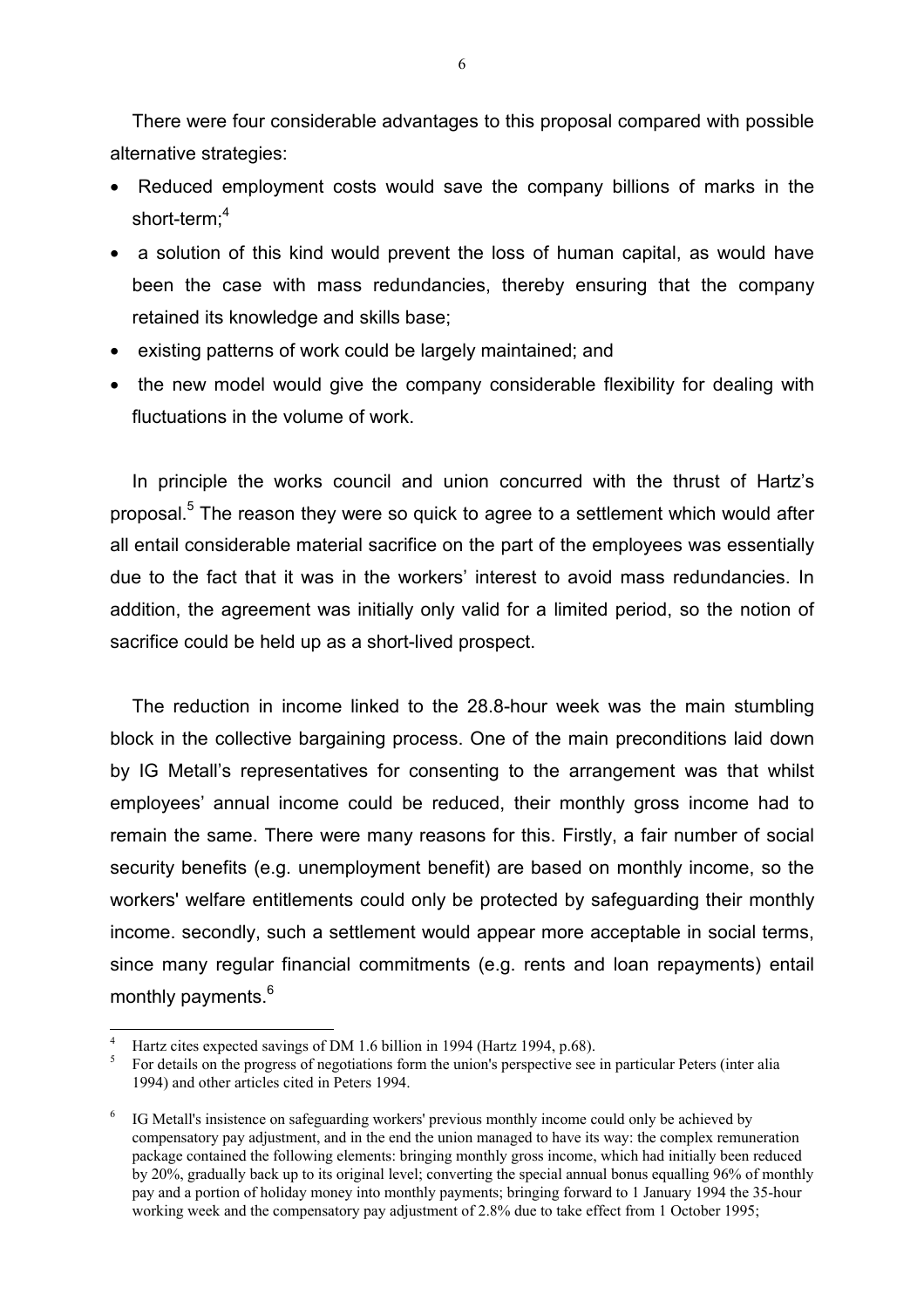Altogether the collective agreement resulted in a reduction of some 16% in the gross income of VW employees, but the sliding scale of tax rates on bands of wages and income meant that their actual net loss of pay was less than that.

In return for reducing working time and income, the company undertook not to announce any job losses during the two-year period covered by the agreement.

#### **2.2 Making the company's organization of working time more flexible**

When the time came to hold the second round of bargaining aimed at continuing with the 28.8 hour working week, there were various indications that VW's employment situation had eased. During 1994 the firm's order books reflected the improved economic situation in the automobile industry. In the meantime the number of employees had dropped by around 5,000 as a result of natural attrition and early retirement, as well as through the non-renewal of contracts. On top of this, the average number of actual hours worked per week in VW's factories was between 29.2 and 32.6 hours, i.e. more than the agreed 28.8 hours per week.

At the same time, increases in productivity that had already been achieved or were still in the offing meant that the number of excess employees would not decline significantly, at least not in the medium term, thus indicating that the real problem of overcapacity had not been resolved. Negotiators on both sides realized early on that working hours had to be reduced further in order to safeguard employment at VW in the medium term.

The new agreement concluded in 1995 provided not only for an extension of the 28.8 hour working week with its guarantee of employment (officially for an indefinite period, but with the possibility of cancelling it after two years at the earliest), but enabled the company to make considerable savings on costs. On top of the

abolition of a holiday unique to VW (the so-called "Nordhoff Holiday" for shift workers) and the payment of due compensation; postponement of the 3.5% standard wage hike already agreed for 1 November 1993 until 1 January 1994 and offsetting of this increase with the reduction in remuneration. In retrospect this latter measure effectively changed the increase into a reduction in working hours. Finally the pay package also included a standard pay hike of 1% in anticipation of a wage and salary increase to be negotiated by 1 August 1994, with VW agreeing to an additional incremental increase of up to around 2% with a view to securing the original level of the workers' gross income.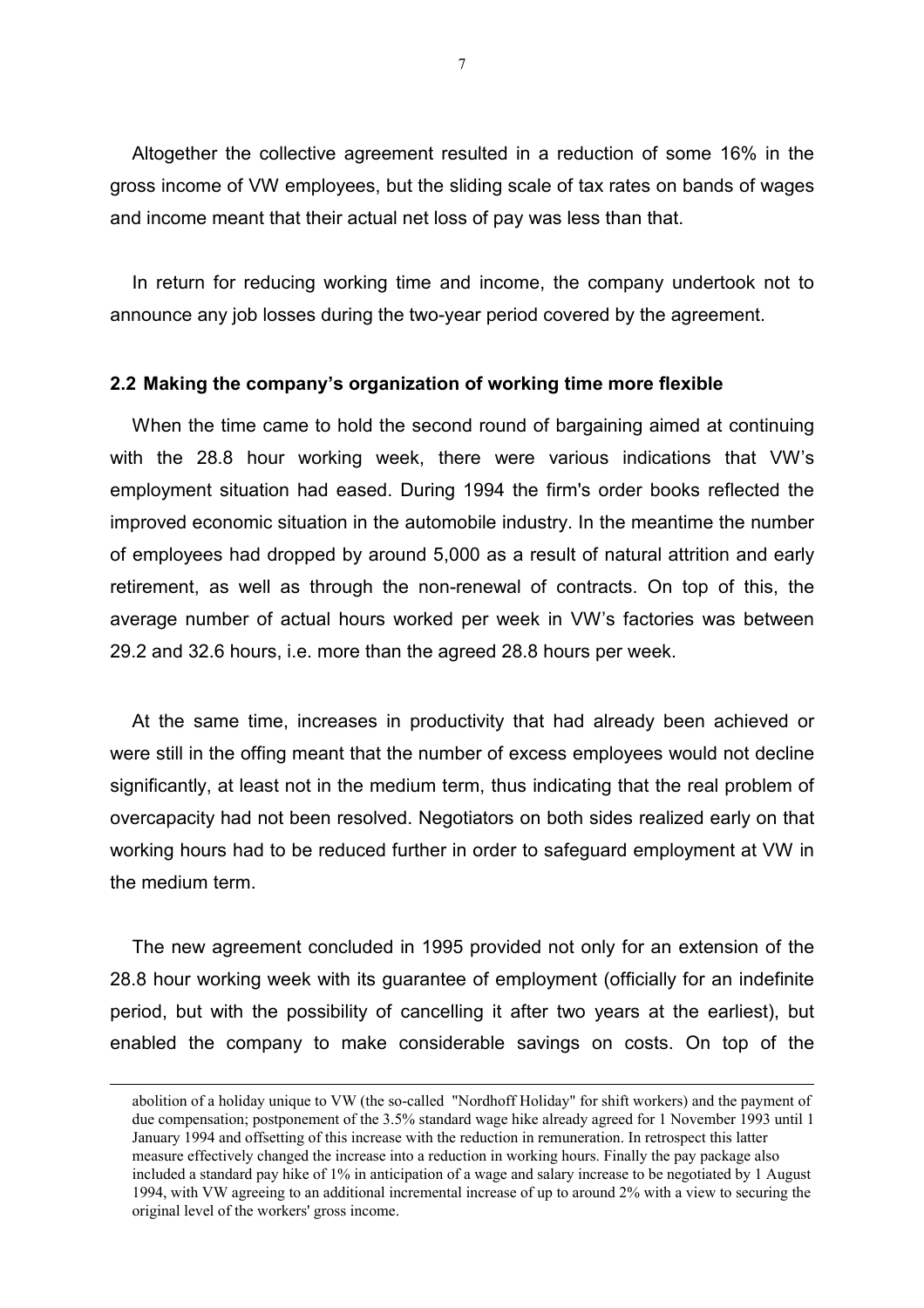reduction of additional pay for overtime and Saturday work, unpaid working time for employees and day workers was extended, with an obligation to work "1.2-hours more a week". Similarly, employees on piece rates lost paid breaks and rest periods. This 'contribution' by the workforce was supposed to cover the so-called 'residual costs' (for instance incurred in the personnel and training departments) arising from the fact that VW had reduced its staffing overcapacity not by cutting the number of employees but by scaling back on the number of hours worked by individuals.

The new agreement also contained a number of options for increasing the flexibility of working time:

- The average working week of 28.8 hours could be spread unevenly over a calendar year within the framework of the "flexible Volkswagen week", with employees working more or less hours than the average, as required. It was agreed that individual working hours accounts would be introduced to ensure that the average number of hours was worked over the calendar year.
- Working time could be extended by up to 10 hours above the regular working week of 28.8 hours, that is up to 38.8 hours, though in principle two months' advance notice was required for this. The option of working on Saturdays remained unaffected by this arrangement.
- Overtime would only be counted when the set number of hours per day and per week had been exceeded. If the working week was between 28.8 and 35 hours, then overtime pay was only due on those hours worked in excess of 35 hours. If the working week was between 35 and 38.8 hours, overtime would only be payable on time worked in excess of this.
- What is more, over the space of a year in principle overtime could be offset by days taken off in lieu and also be 'saved up' to pay for early retirement, with an individual credit account being set up for that purpose. An "employment cheque" could be used to access this account (compare this procedure with Hartz 1996, 126 pages).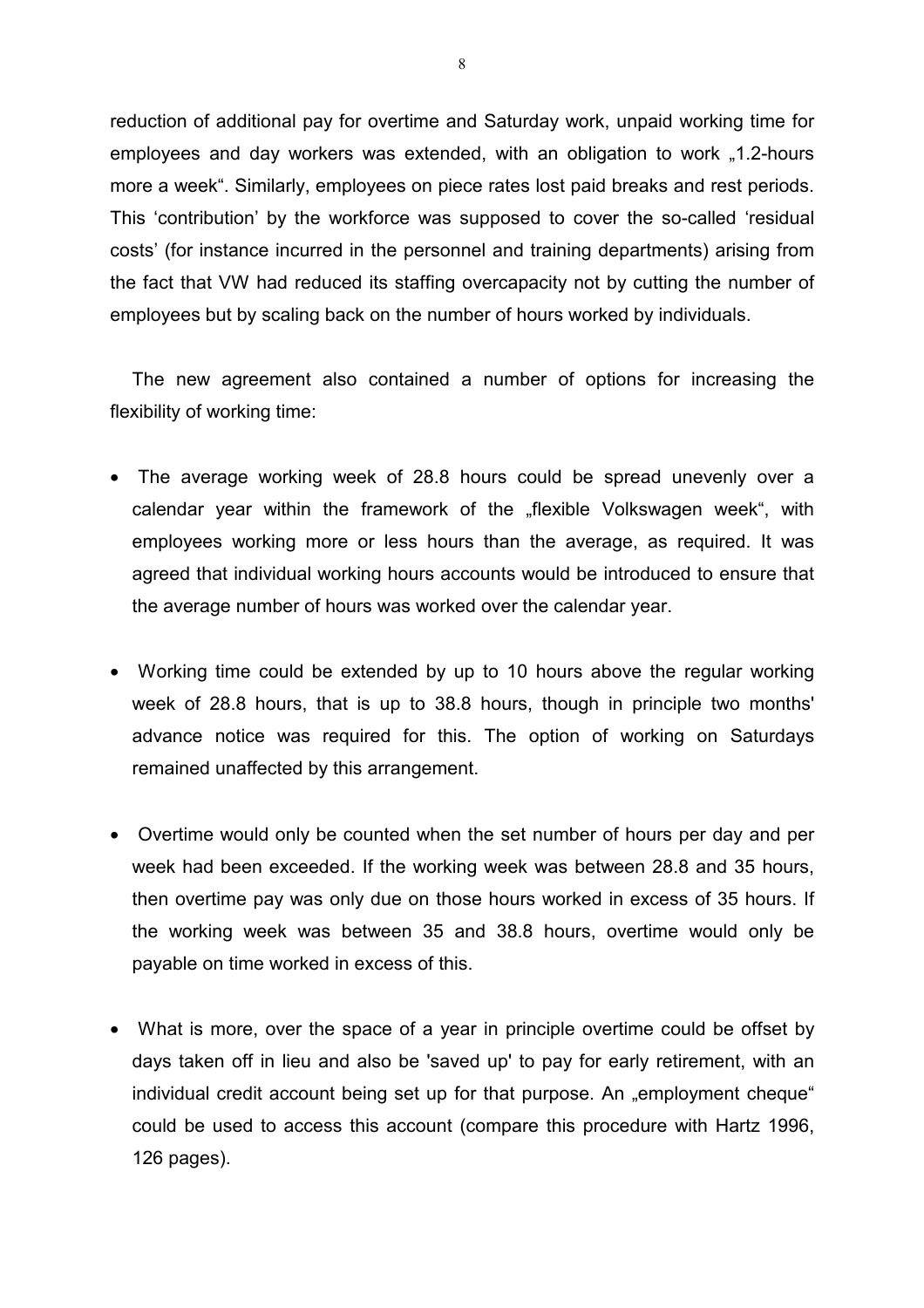• A company-wide agreement was reached on the introduction of a new flexitime procedure allowing for a more flexible system of working without clocking in ('hours worked on trust').

In subsequent years working arrangements at VW became even more flexible, in particular via the roundabout route of new regulations on early retirement. As is well known, the law had been tightened up, effectively denying the company the possibility of continuing to implement its schemes designed to provide generous early retirement packages for its employees, and not only VW was affected by this. The company alone found itself unable to fill the financing gap that arose in this connection; it was clear that the employees themselves would also have to contribute towards their own early retirement. The works council and management at Volkswagen agreed to offer employees the opportunity of saving up time or money during their working life in the company in a working time account, and then using the 'credit' thus earned to improve their financial situation during early retirement.

Two schemes based on this principle were introduced at VW. The first and less elaborate, of the two – the so-called 'employment cheque' - has been in operation since 1997. The second – the 'VW bond' – was introduced in 1998 and should make the employment cheque obsolete in the medium term. Without getting bogged down in the details of the agreements (see Promberger inter alia 1998) it is worth noting that these new schemes introduced considerable scope for flexibility in company working hours. In the end, in fact, the scheme introduced at VW looked at an employee's working hours on a lifetime basis, with the collectively agreed weekly working hours being used as a more or less fictitious basis for calculating the individual's regular income. If this model is to be used to contribute to an early retirement scheme, it is practically essential for the worker in question to deviate from the collectively agreed working hours in order to accrue sufficient additional working time to provide acceptable conditions for taking early retirement.

These agreements have also considerable boosted VW's flexibility in terms of individual working hours. The company no longer has to compensate workers in the form of time for hours worked in addition to the collectively agreed total; indeed, it almost invariably remunerates them – and the link to early retirement means that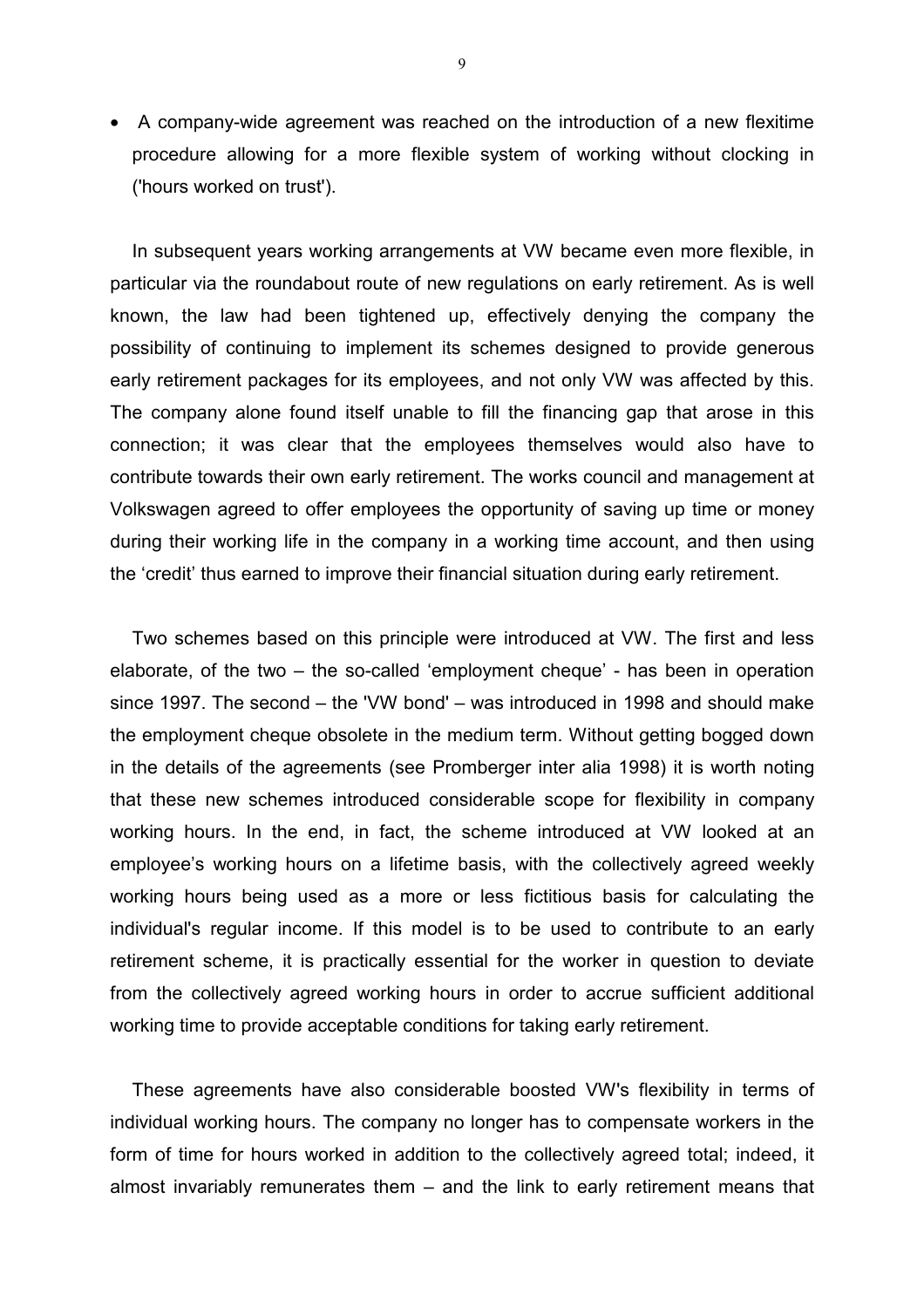most employees will no doubt be much more interested in financial compensation of this kind (i.e. the acquisition of VW bonds) than in a short-term solution involving time off in lieu. Should the company once more need less hours worked, it can fall back on the agreed normal working hours without any problem or even insist on less hours being worked than agreed as compensation for previous overtime.

Thus the parties to collective bargaining union and company-level negotiators agreed on a working time model which comes relatively close to the original idea put forward by VW's human resources manager Peter Hartz, namely of turning the carmaker into a "breathing company", whose (working time) structures are flexible enough to suit changing market requirements. And all this was achieved not by altering the number of employees, but by varying working hours. The VW bond scheme, combined with the other rules on working hours, has created tremendous scope for flexibility with regard to weekly working times.

### **2.3 Reintroduction of flexibility into company working time arrangements**

A third stage, accompanied by broad public interest, began at VW in early 1999, with the organization of a new shift system at the Wolfsburg factory in production and production-related:

- Standard working hours are based on a four-day week of 28.8 hours per week (or 30 hours including the special 1.2-hour contribution referred to above).
- A more or less universal three-shift system would be worked (three shifts of 8 hours).
- The beginning times and ends of shifts were re-synchronized, with the early shift running from 6.30 a.m. to 2.30 p.m., the late shift from 2.30 p.m. to 10.30 p.m. and the night shift from 10.30 p.m. to 6.30 a.m., all with the option of a flexible 30 minute changeover at the end of each shift.
- In practice, employees usually work nine weeks from Monday to Thursday, i.e. four days of 8 hours, and have the tenth week off, giving them an average working week of 28.8 hours.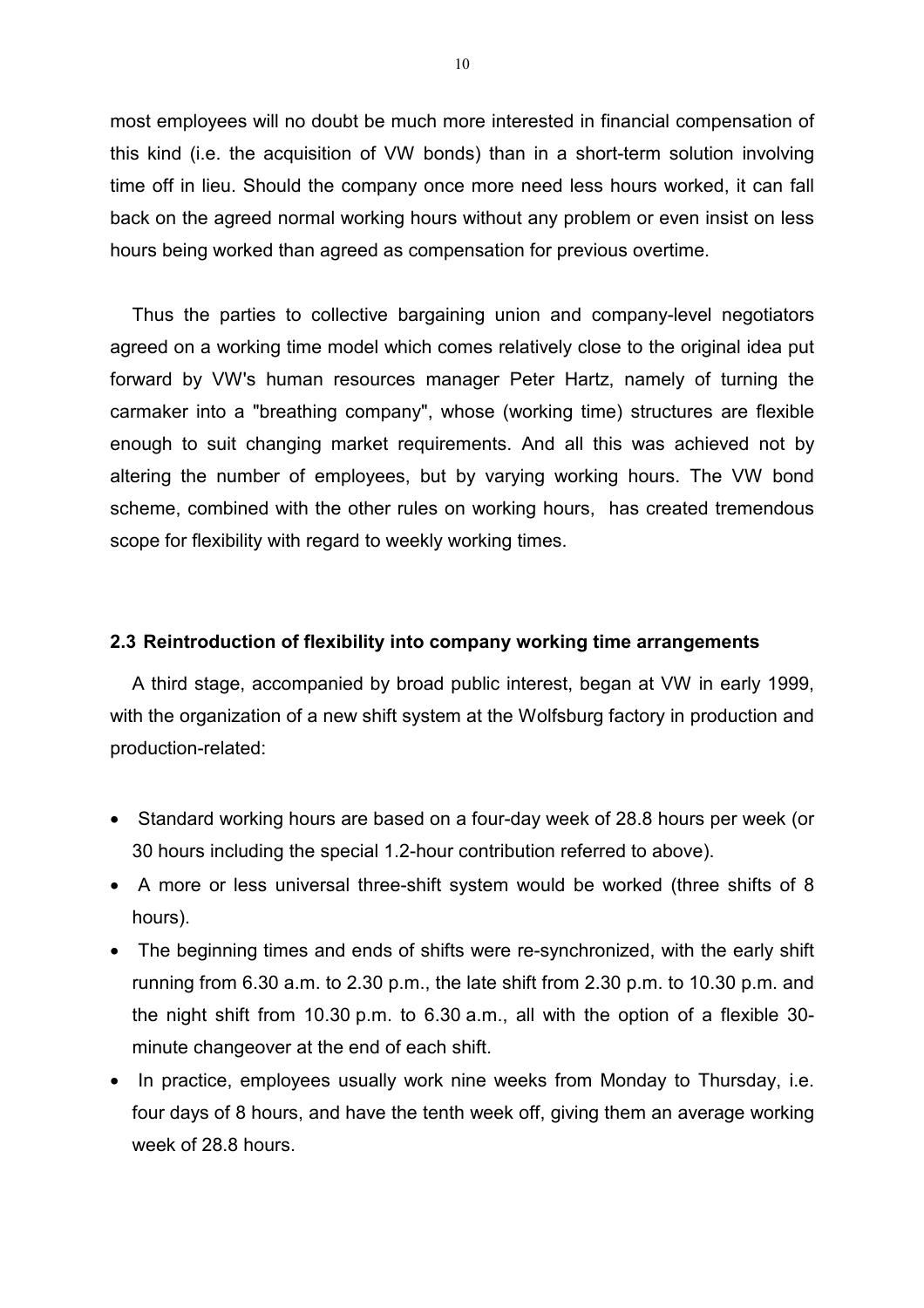• Because of growing demand, the 36-hour working week, introduced (for a limited period) at the Wolfsburg plant in 1998, has been continued. This was made possible by the options agreed in 1995 on boosting the flexibility of company working hours (see point 2.2). In reality, employees work 9 weeks from Monday to Friday, i.e. 5 days of 8 hours, and are then given the tenth week off.

By re-standardizing its shift work, the Wolfsburg plant effectively harmonized the 150 or so different variations in working time in the areas of activity affected. Such a variable working time situation had turned out to be increasingly problematic. From the company's point of view, it had resulted in more complicated channels of information, communication and production, which had been found to reduce both productivity and quality. The workforce complained especially about disrupted car pool arrangements, the more scant public transport available to them at times when they had to travel to work, and the fact that more or less every change of job in the factory led to a change in individual working hours, with an inevitable knock-on effect on private and family commitments. The new working time model alleviated many of these problems. However, the introduction of the three-shift system, with more night work, also brought with it new difficulties for employees (and their private lives).<sup>7</sup>

This new working time model has limited the various permutations possible with regard to working hours. However, merely having 150 different arrangements for working time at a single factory cannot, in itself, serve as a valid indicator that a certain degree of flexibility has been achieved. It is far more a case of the company still having a full range of instruments for achieving flexibility at its disposal, as described above. All things considered, the company cannot be said to have reduced the potential for flexibility; rather, it has embraced a kind of pragmatic 'reflexibilization' of the organization of its working time.

## **3. Employment policy importance**

 $\overline{a}$ 

The understanding on working-time reductions reached for Volkswagen AG has made jobs more secure without requiring the company to shed manpower and take

<sup>7</sup> At the same time, adopting the new scheme enabled Volkswagen to boost its productivity considerably in those areas directly involved in manufacturing at the parent plant. The high demand for the new schemes suggests that this should really be a key objective when reviewing the previous arrangement re working time.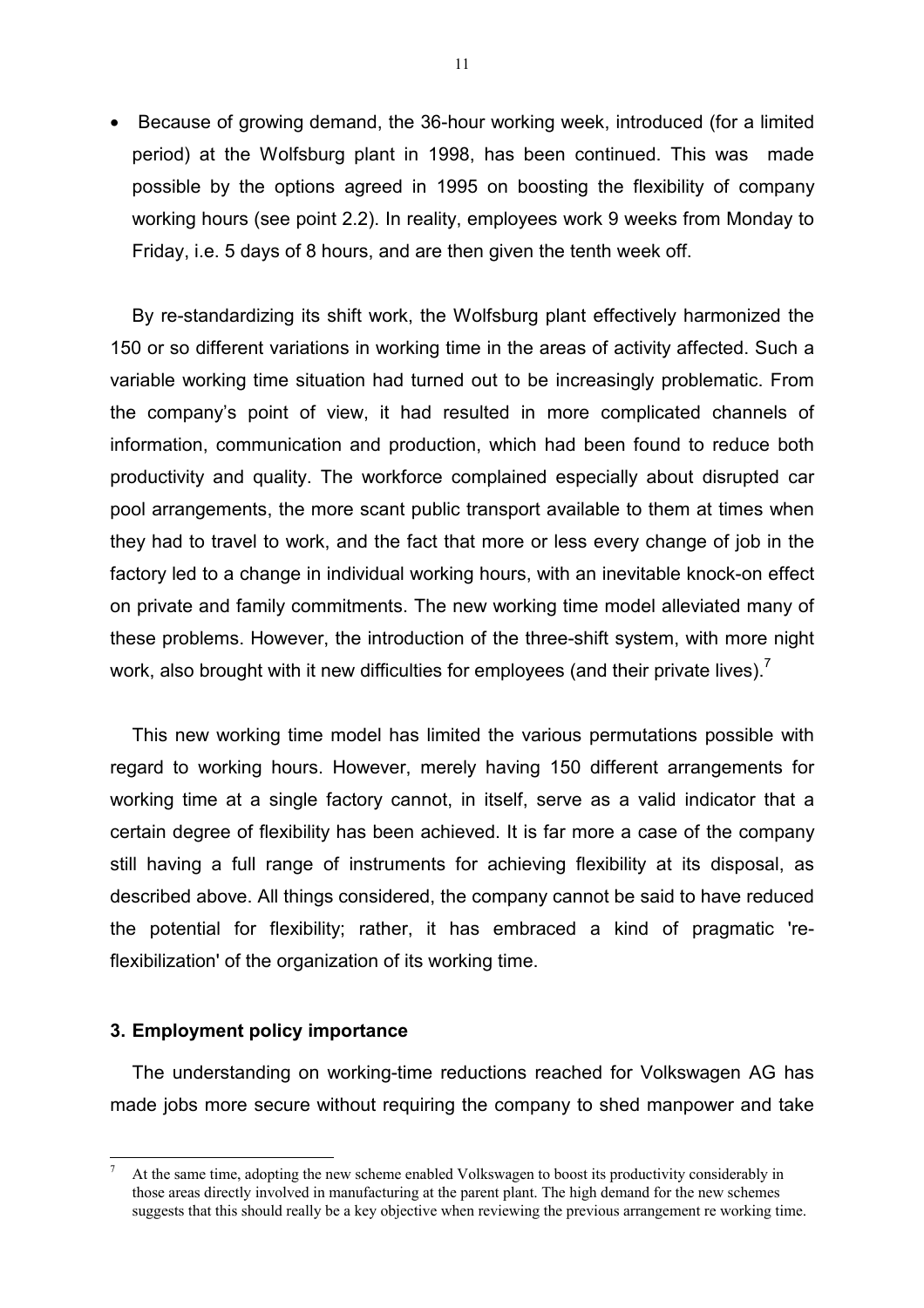recourse to short-time work arrangements. Had these traditional forms of labourforce adjustment continued to be applied, the ailing company would have been moved into a lopsided position that would have threatened its survival. By contrast, the concept of securing employment by reducing the length of working time represented a way towards rescuing the company while allowing it to make a fresh start at the same time.

At that moment, labour-force cuts had been on the manpower policy agenda of VW for a long time already. But dismissals had proceeded surreptitiously. Total employment had dropped by about 20,000 from 1986. The adjustment instruments applied in order to manage this process were blunt. The number of workers aged 55 and over, who would have been eligible for early retirement, was at a rock-bottom low of 2,400. Had they been sent into early retirement, the company would have lost important company-specific know-how and skills. Nor would continuing short-time work arrangements<sup>8</sup> and/or voluntary termination contracts<sup>9</sup> have permitted VW AG to solve its employment and restructuring problems.

Since "soft" and socially acceptable instruments of manpower adjustment were, by and large, not available for solving employment problems at VW AG, the alternative would invariably have been mass layoffs. But this option had to be excluded as well for a variety of reasons:

- ! Any mass dismissal of labour for operations-specific reasons would have represented a clear breach of the company-specific "political culture" of industrial relations.
- Any mass layoffs that would have had to be made in accordance with legally prescribed criteria on exemption for social reasons would have resulted in

<sup>8</sup> On the one hand, the maximum period eligible for short-time work compensation would have ended in the course of 1994. Had the company continued its short-time work arrangement, it would have been confronted with costs to the tune of DM500 million. The company would have been obligated by collective agreement to increase the level of short-time work compensation. Moreover, it would have had to contribute to social security the percentage share payable for the non-worked hours; this would have been equal to not less than a good 40% of the (reduced) gross wage.

<sup>9</sup> Besides substantial amounts of cost, the company would have had to fear losses in well qualified and competitive labour urgently needed for restructuring and modernising the company's future operations. The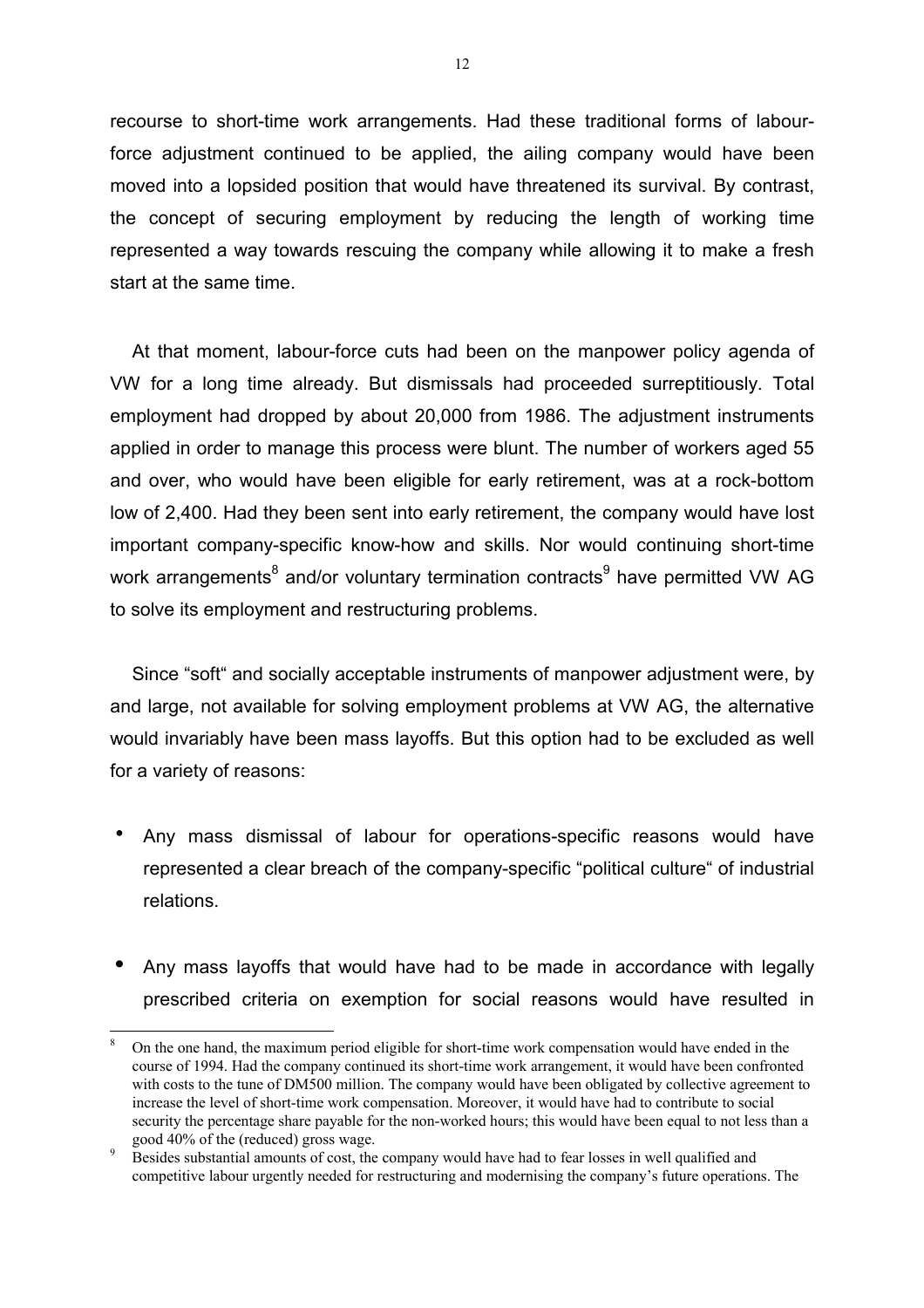wearisome negotiations not only with works councils. Moreover, the company would have had to face a deteriorating manpower structure, since redundancyscheme criteria (length of employment by the firm and number of dependants) rather tend to protect workers advanced in age.

- Mass layoffs to the tune of 30,000 would have given rise to billions of deutschmark in terms of redundancy-scheme costs. This outflow of funds might have strained the company's poor liquidity position to the point of collapse.
- As distinct from mass layoffs and/or recourse to voluntary termination contracts on a major scale, working-hour cuts made for enhancing job security allowed the company to retain its well qualified labour force and its smoothly functioning work teams.

In retrospect, drastic working-time cuts in combination with a limited employment guarantee must be referred to as a clever manpower policy move. The company was able to rid itself, at a single go, of its acute employment and cost problems while putting a lid on in-house tensions and turbulences, introducing a substantially more flexible working-time model and creating, overall, a good basis for making a fresh start out of the crisis threatening total commercial collapse. Such a strategy for coping with employment problems gives priority to some form of in-house functional over external numerical flexibility.

# **4. Observations on the labour force's willingness to accept the working-time model of 28.8 hours week per week**

A 20% collective shortening of working hours represents a novelty in working-hour policy. So, the question whether and, if so, to what extent affected workers would be willing or not to accept regulations on working-hour reductions in exchange for greater job security is of crucial importance for the viability of such agreements in future. This the trade unions must take into account since they are organisations based on voluntary membership and can therefore not afford to ignore in the long run the interests of employees in a field of action of so big an importance. And the

firm knew from the mid-1970s crisis when it had offered voluntary termination agreements to workers on a major scale what a negative personnel selection means.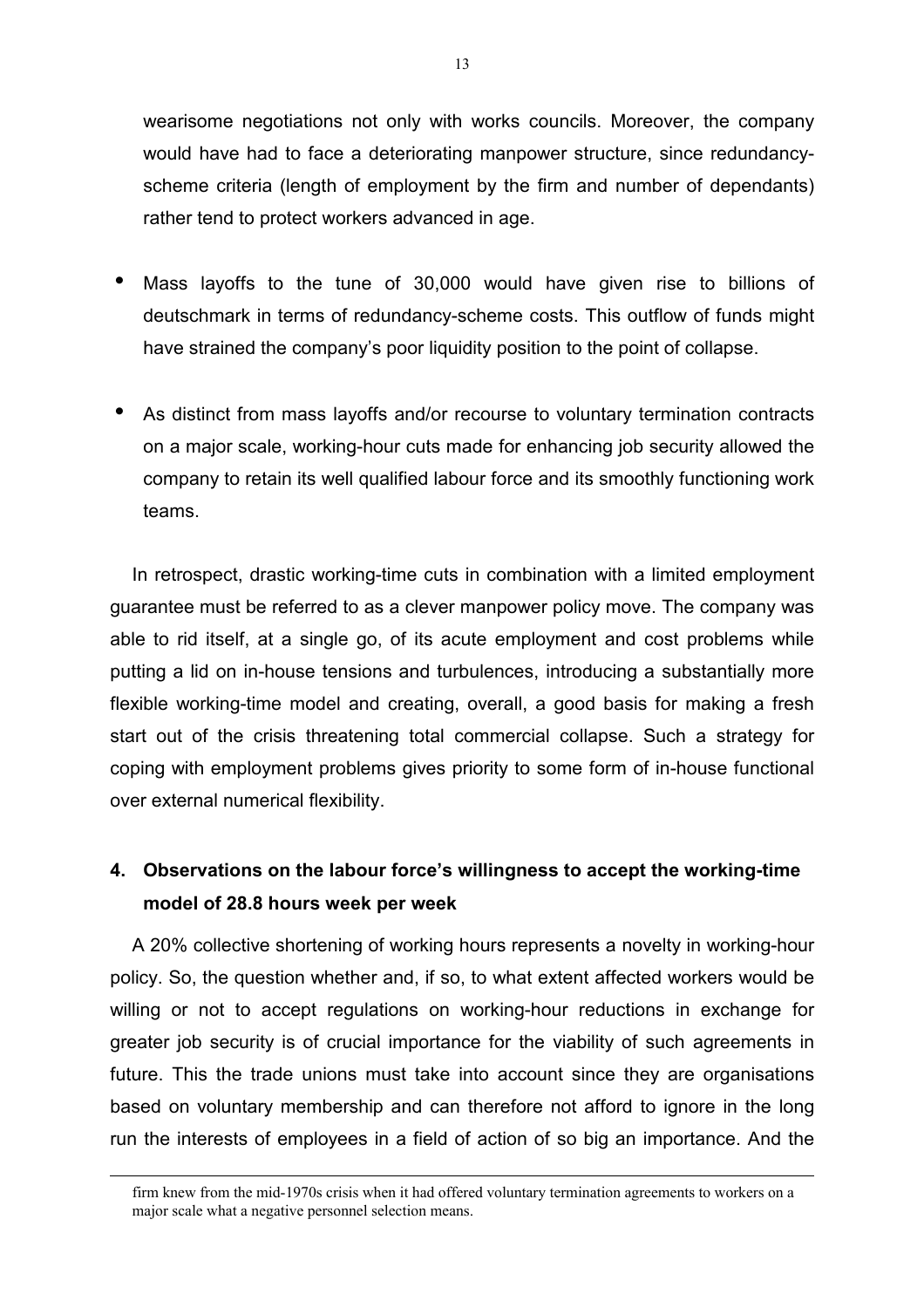employers must do the same, because it cannot be in their own best interest to conclude arrangements that end in dissatisfaction and demotivation in offices and workshops. The academic world had an excellent opportunity for studying ex post the level of acceptance by employees of the implications of a strongly dosed reduction in working hours as well as the labour force's preferences in the field of working-time arrangements.<sup>10</sup>

Overall, the 28.8 hour week has met with wide acceptance by the work force of VW AG: Just under one half of the respondents (49%) explicitly said they were 'satisfied' or 'highly satisfied'. A good third (35%) gave an ambivalent answer (partly in favour of the model/partly against it), and only 16% expressed their 'dissatisfaction' or even their 'strong dissatisfaction' (TABLE 1).

However, the generally positive evaluation of the 28.8 hour week does not mean that employees wish to see further cuts in working hours: Just 1 % would welcome an additional reduction, 53% want the length of the working time to remain what it is at present, and 46% would prefer a return to longer working hours (and, thus, to a higher level of income). This latter group comprises most of those who are dissatisfied with the 28.8 hour week as well as a large number of those who gave an ambivalent answer (partly in favour of the model/partly against it) and regard the pros and cons of the 28.8 hour week as balanced, although they would wish – if at all possible –to see their incomes return to some higher level.

It was to be expected that the workers of VW AG (72% of the respondents) would regard enhanced job security as a major asset of the collectively agreed workingtime model which gives them more time to spend with their families (60%) and more leisure time (59%); thirteen percent of the respondents were unable to discover advantages of any kind of the model.

By contrast, only 2% of the workers see no disadvantages in the model; this means that most of the respondents, who are satisfied with the 28.8 hour week, have nonetheless qualified their otherwise positive views. Losses in income have been the

The following results have been taken from a standardised employee survey at the Wolfsburg, Emden and Braunschweig Volkswagen works in early summer 1995. The evaluation was made on the basis of 2,767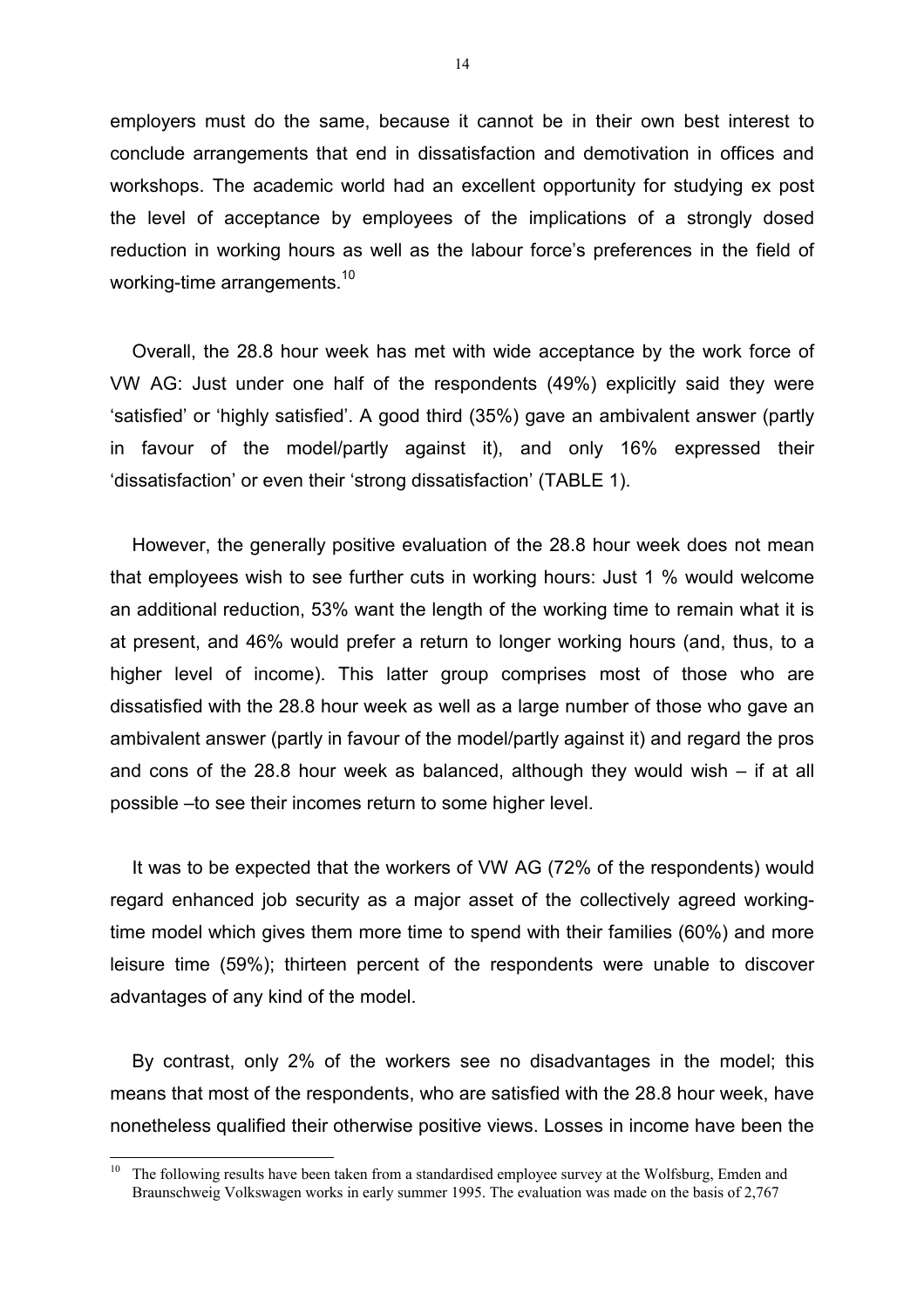most widely quoted disadvantage of the 28.8 hour week (92% of the respondents). This was to be expected as well; 73% of the employees mentioned increased pressure for work performance as a major drawback of the 28.8 hour week.

It would be fair to sum up that, in the view of the work force, the positive elements of enhanced job security outweigh the negative ones of the 28.8 hour week so that the result of their evaluation is predominantly positive.

However, an analysis of the factors influencing the work force's evaluation of the 28.8 hour week shows an amazing variety of differences that will be briefly discussed hereafter.

### *Income situation*

l

The 28.8 hour week means a substantial loss in annual income to the work force. This suggests the supposition that the degree of satisfaction would positively correlate with wage and income levels as well as net household income. But empirical evidence shows that the opposite is the case: the higher an employee's net amount of household income and/or the higher his grading on the wage scale, the greater his dissatisfaction with the 28.8 hour arrangement: The group of dissatisfied employees grows from 9% if their households have a net monthly income of up to DM 2,500.— to 26% if their household income is in excess of DM 5,500.— per month; conversely, the share of satisfied employees diminishes from 51% to 43% (TABLE 2).

This does not mean that losses in income do not represent a problem in the view of employees. It is quite obvious that the levels of acceptance and income are not so much a matter of absolute figures, but a matter of how households are able to cope with income losses, individually (TABLE 3).

Only 6% of the respondents are of the opinion that it is 'easy' or even 'very easy' for them to cope with cuts in income, whilst 43% of them feel that this is 'difficult' or 'very difficult'; 51% of them are undecided saying that it is partly easy to cope with

responses ; cf. especially Promberger et al. for details of methodical design and conclusions.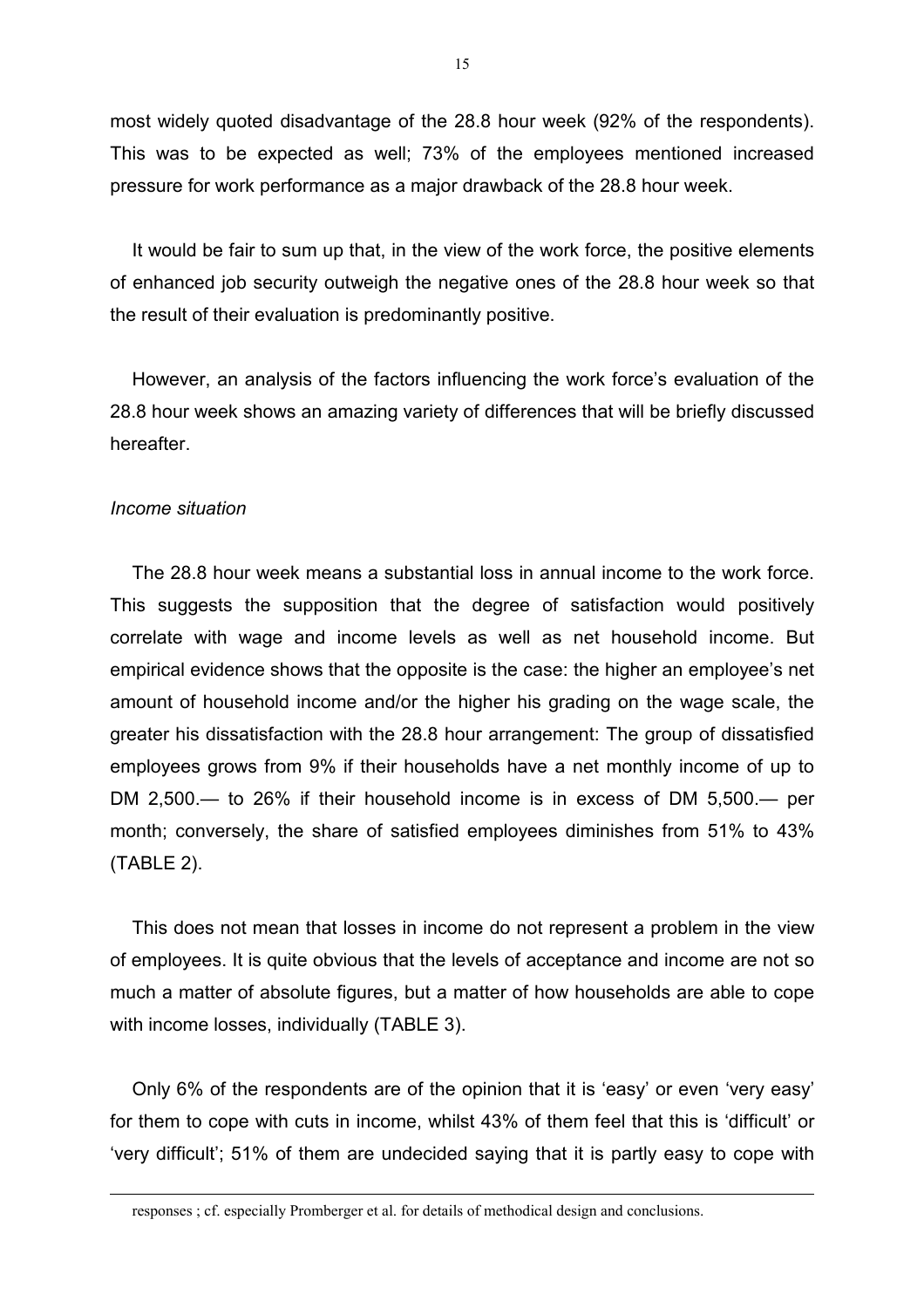losses in income and partly not. This clearly shows some correlation between the level of acceptance of working-hour cuts and a worker's ability to make ends meet with the reduced amount of income occasioned by the working-hour cuts. Employees forced to consume less because of income losses which they deem problematic are also dissatisfied at the working-hour reduction. This correlation is much stronger than the one between the influence of absolute income levels and the acceptability of working-time cuts.

#### *Specific implementation model*

Research in the field of working time has proved in several ways that satisfaction with working hour cuts depends also on the attractiveness of the respective implementation model (e.g. Ellguth et al. 1989, Joachim/Seifert 1991). The benefits employees derive from working-hour cuts in terms of time-off depend not only on the working-time length, but also on the positioning and distribution of the hours to be worked in the course of a specified period of time, which plays an important role as well

Since – as mentioned before –the 28.8 hour week was implemented with the help of different models, it was obvious to suppose that the attractiveness of these models would be different in the eyes of workers and influence the degree of workers' satisfaction with the 28.8 hour week. Although the work force's level of satisfaction is generally high, there are a few nuances indeed that do, however, not deserve to be referred to as dramatic: Whilst 49% of the respondents say they are satisfied with the 28.8 hour week, this percentage goes up to 54% for employees on a work schedule of four days per week and falls slightly to 48% for employees continuing to work for five days per week in spite of a cut in the length of their weekly working time.

The fact that evaluations of different implementation models have produced like results suggests the view that the level of satisfaction with one implementation model as distinct from another strongly depends on whether employees deem a model appropriate and useful for meeting the needs they face in day-to-day life and at the workplace as well as for enforcing their own time-off preferences. Against this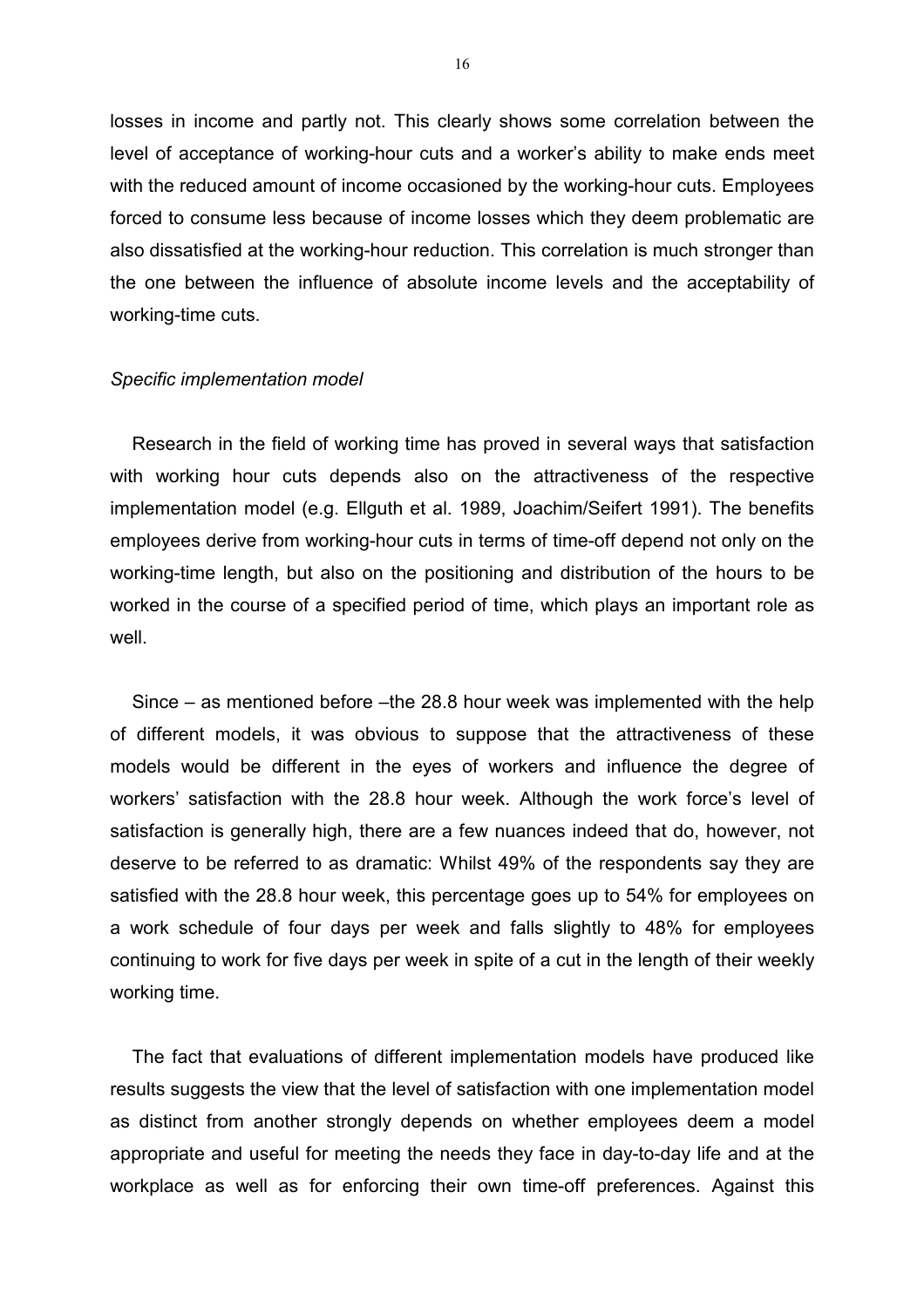background, it would obviously not be appropriate to call one working-hour arrangement 'superior' or 'inferior' to another; it could only be called better or less well suited for meeting individual needs. This finding has been confirmed by the fact that an employee's level of satisfaction with an arrangement rises and, as the case may be, falls with his ability to decide when he will be away from work for spending his extra time-off (or part of it); this correlation can be seen especially where a model does not from the outset provide for any fixed days-off, but makes it necessary for employees to negotiate with their employers about when they can have their hours off.

#### *Gender*

Time-budget analyses generally show substantial differences in the length of the time men and women are prepared to allocate to different activities, especially (unpaid) households work. The following statement reflects a typical view: "Depending on their age, the intensity of their commitments in vocational life and the structure of their families, married women tend to allocate to house-keeping between 1.5 and 5.5 hours more, on average, than their husbands do. A gainfully employed childless wife spends 5 hours more on house-keeping than her husband (3 hours) " (Federal Ministry for Family Affairs, Elderly Citizens, Women and Young Persons, 1996, p. 7). This larger "time requirement" for house-keeping purposes is regularly used for justifying the conclusion that women have a clear "time preference" as distinct from men who prefer money because of the gender role they have learnt all through their lives, i.e. that of (potentially) being the family's only "breadwinner. This has largely been confirmed by our study, although it also says that, where women show a marked preference for gaining time, they do so for the sake of their companion or, what counts more, their children (cf. Chapter 6).

So the conclusion of the Study is not amazing that women are, on average, more content than men with the 28.8 hour week (58% against 47%); overall, women more often than men think that shorter working hours make it easier for them to reconcile the needs they must face in day-to-day and in vocational life (56% against 44%).

17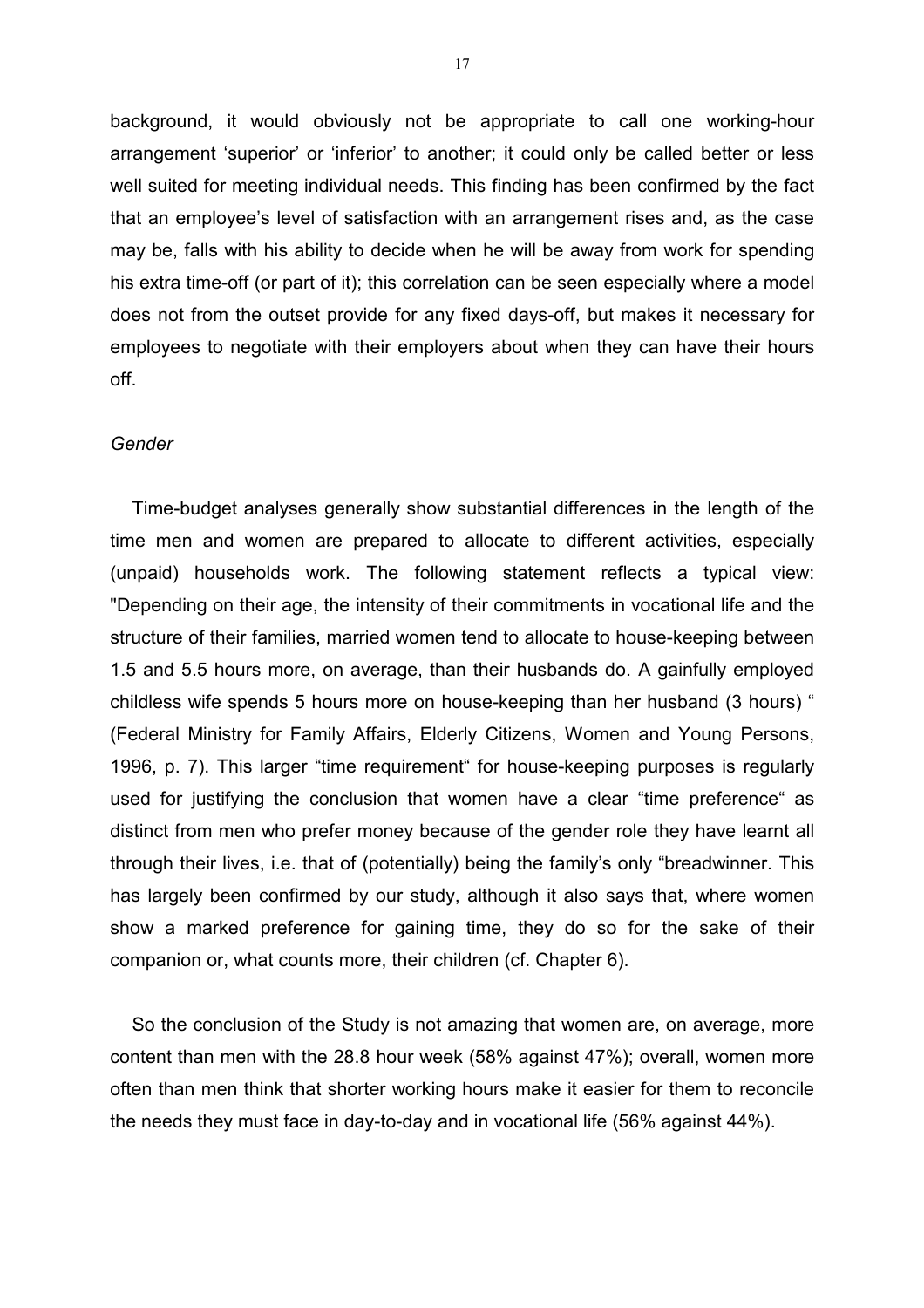#### *Employee status*

The most conspicuous difference in the level of satisfaction with the 28.8 hour week exists between manual and non-manual workers no matter whether they are males and females. The differences that may be taken from the two status groups' responses continue to be applicable almost unchanged even where the effects of the other relevant influencing factors have been kept under control. Non-manual workers, irrespective of the level of their household income, of their age and gender as well as of the structure of their preferences and the nature of their working hour pattern, are invariably less content with the 28.8 hour week than female manual workers. For this reason, the status of being a manual or a non-manual worker may be regarded as a key factor influencing the level of satisfaction as well (TABLE 3).

Whilst 53% of the manual workers, both male and female, showed themselves to be satisfied and 12% dissatisfied with the pattern of 28.8 hours per week, the corresponding values for non-manual (male and female) workers are 37% and 29%, respectively; if the (few) non-manual workers to whom the regular pay scale does not apply were taken together to form a special group, this segment of the employment market would show dissatisfaction with the 28.8 hour week: 63% of this employment group say they are 'dissatisfied' and 14% that they are 'satisfied'. What are the factors explaining these differences?

For the group of non-manual workers to whom the regular pay scale does not apply the situation is fairly unambiguous: Although the members of this group are, as a matter of principle, open-minded to the idea of running an employment policy that is based on solidarity – just under 80% of them deem it appropriate to accept a certain loss in income in the interest of job security – the working-hour arrangement of VW AG has turned out to be predominantly negative for them as regards their own working conditions: All (100%) non-manual workers not subject to the regular pay scale say that the 28.8 hour week has given rise to substantially tougher work performance standards; for 58% of them the actual number of weekly working hours has increased, but none of them has had the benefit of shorter working time. This class of non-manual workers report a weekly working time of 49.5 hours on average; this is some 70% up on the collectively agreed number of working hours. In these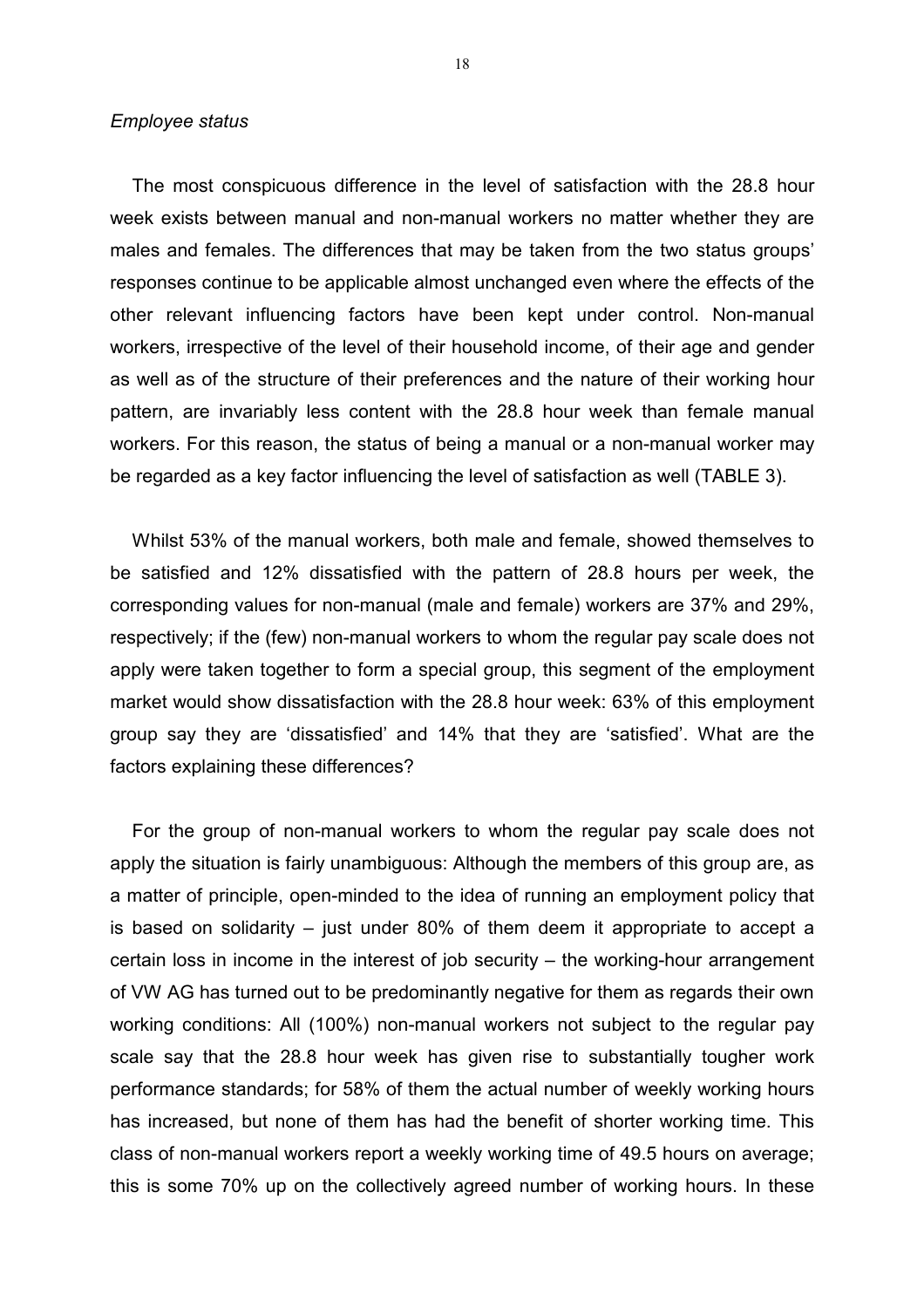circumstances it is not amazing that this group of non-manual workers do not regard the new working time arrangement as helpful in reconciling in a more efficient way than before the needs they face in private and vocational life. In short: Non-manual workers to whom the regular pay scale does not apply have reached the conclusion that the 28.8 hour week has given rise to a kind of 'justice gap'. This group of employees having worked, ever since, for more than the standard length of working time now feel that they have to make (financial) sacrifices, whilst employees on 'standard' working-time schedules now have the benefit of a reduced working time length.

The differences in the level of satisfaction experienced by manual workers on the one hand and by standard non-manual workers on the other have apparently been occasioned by the following factors: Non-manual workers are of the opinion that working conditions have more severely deteriorated in the wake of the introduction of the 28.8 hour week than manual workers are prepared to admit: 23% of the nonmanual workers report deteriorating relations with their superiors and 31% worsening relations with male and female colleagues; 94% are of the opinion that the 28.8 hour week has increased their work loads. The corresponding values recorded for manual workers are 13%, 18% and 83% and are thus invariably some 10% below the values recorded for non-manual workers.

An aggravating factor to be noted here is the fact that non-manual workers (especially males) are apparently more 'work-oriented' than manual workers: The latter more widely than the former regard as an advantage the gain in time the 28.8 hour week means to them. Non-manual workers, by contrast, feel – more strongly than manual workers – that their work situation has deteriorated, and they avail themselves less than manual workers do of the opportunities a non-work environment can offer them by way of compensation for such deterioration. Both aspects show that the level of satisfaction of non-manual workers with the 28.8 hour week is lower, overall.

It is to be suspected as well that the differences in the level of satisfaction between manual and non-manual workers also reflect individual threats of manpower shedding varying in severity. Those who regard their jobs as secure can 'afford' to show dissatisfaction at the arrangement of 28.8 hours of work per week, whilst

19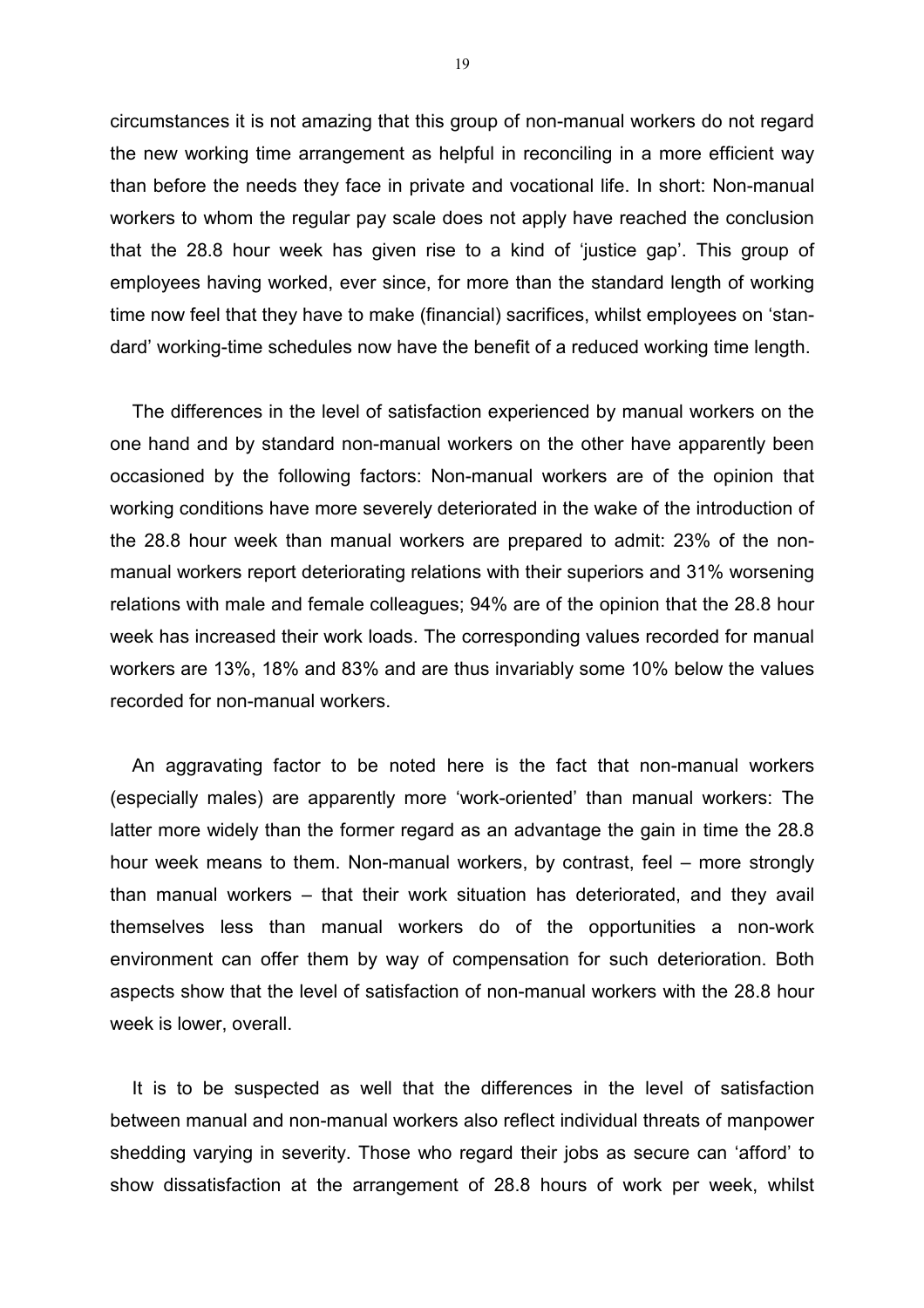others are simply glad to have a secure job; it has been a tradition for non-manual workers to regard their jobs as more secure than manual workers.

#### **5. Financial implications**

Reductions in working hours have never failed to impact income levels. As a matter of principle, such reductions represent deals under which working time is exchanged for money. It depends on how strongly the changes in working-hour arrangements are dosed whether employees are prepared to do without income rises that might otherwise be possible or even to put up with a declining level of nominal income. Since most of the collectively agreed working hour cuts of the past were made in small steps and kept within the limits of the scope allowed for distribution as defined by the rate of productivity increase and the rate of inflation, there used to be some scope for simultaneous income rises as well. But no such scope exists when a change is made from full-time into part-time employment. This step implies reductions in nominal income because of the order of magnitude involved as well as for cutting the link with collectively agreed decisions.

VW's working-time model providing for a 20% cut in the number of hours may be compared to the step from full-time into part-time employment. The extent of the working-time reduction went beyond everything ever seen before in terms of collectively agreed working-hour cuts. So it has not been astonishing that the VW employees had to put up with a 16% average loss in income whilst the collectively agreed cuts in working hours, effective from the mid-80ies, had still permitted a certain rise, though slight, in the level of nominal income. But, as distinct from the switch from full-time to part-time employment, the present move represented a collectively agreed measure. To that extent the new working hour models have confronted individual households with the need to adjust to changes in their financial situation occasioned by decisions other than their own ones insofar as the benefits are concerned that would arise to them in terms of time and money. However, no matter what options people had for responding, it was necessary for them to adjust. But the situation of the family and the labour-market conditions do not give every household the same options for responding to income reductions.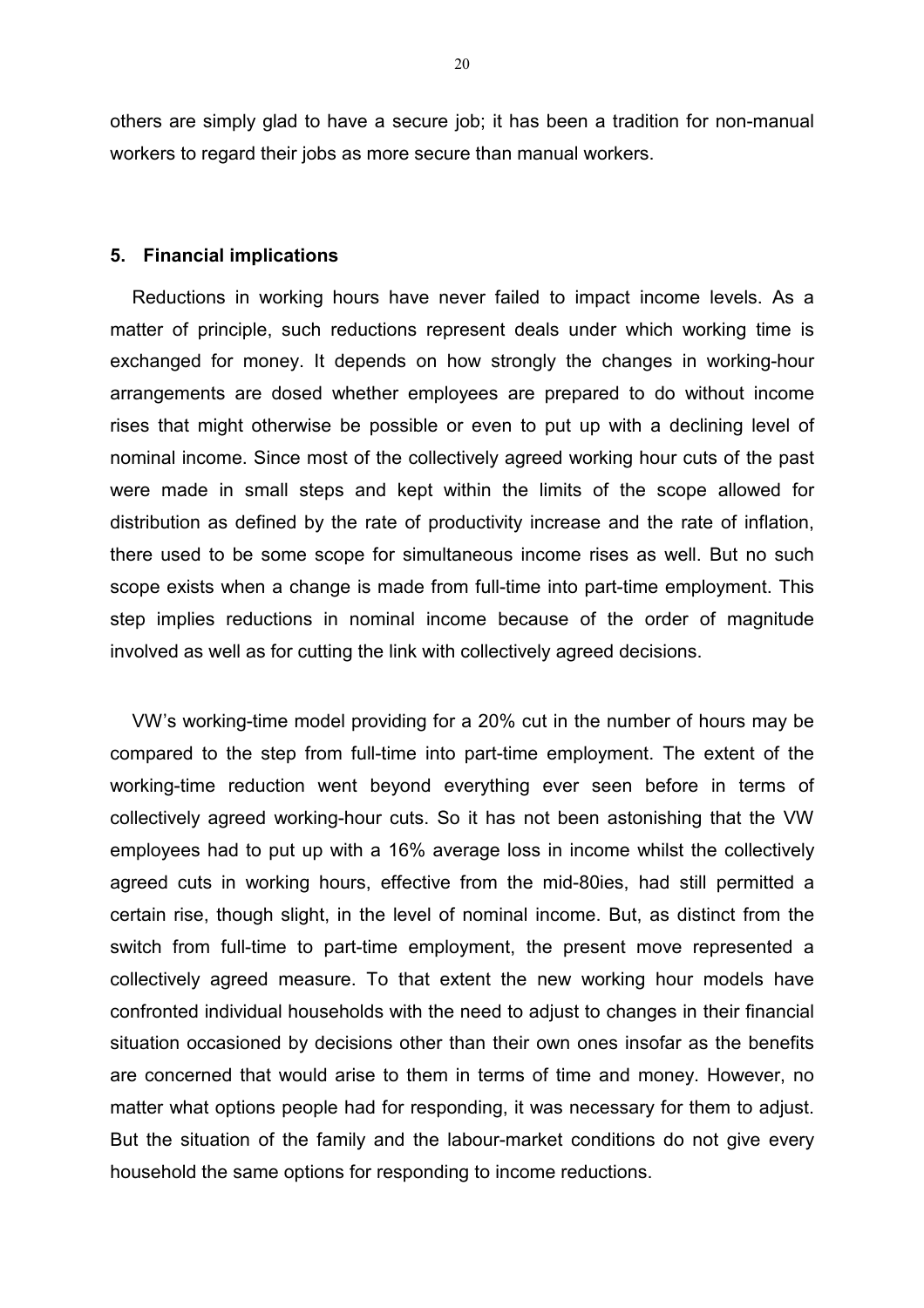The vast majority of the VW employees report that they feel the impact of the cuts in working-time on the level of their household income. Only a small number of them have been able to stabilise their income at the previous level by accepting additional paid work either for themselves or for members of their households. So the majority of the labour force had to look for ways that would make it tolerable for them to put up with income losses. Almost one half of them have reported difficulties of adjustment. The fact that this percentage has not been higher is to be attributed to cuts affecting workers' annual as distinct from their monthly levels of income. Changes in the level of monthly income impact day-to-day life and financial decisions much more strongly than cuts in the level of holiday and/or other bonuses, where appropriate.

The proportion of the households able to cope with income losses increases as the level of household income rises. A similar effect emanates from the number of income earners belonging to a single household. The larger this number, the easier the task of coping with income losses. The number of children, by contrast, points in exactly the opposite direction. The more children respondents have, the larger the number of those who say that it is difficult for them to cope with financial losses (TABLE 4). On the other hand, childless workers resign themselves to income losses more easily. Only a small number of respondents with more than two children report that it is easy for them to cope with income losses. Households of this size, if confronted with strong doses of working-hour cuts without wage compensation, are unable to cope with the resultant income losses especially where the respective household has just one breadwinner. Complaints about financial problems are frequent for employees aged 36 to 45. Compared with workers not yet or no longer having a family of their own for being either younger or older, this age group's financial needs are larger for being obligated to support dependants.

#### *How to cope with income losses*

Employees and/or households can respond to income cuts in different ways, as a matter of principle. They can offer to work more (accepting second jobs for themselves) or induce members of their households to go out for work, they can cut back on consumption, save less or draw on savings or even borrow. However, the

21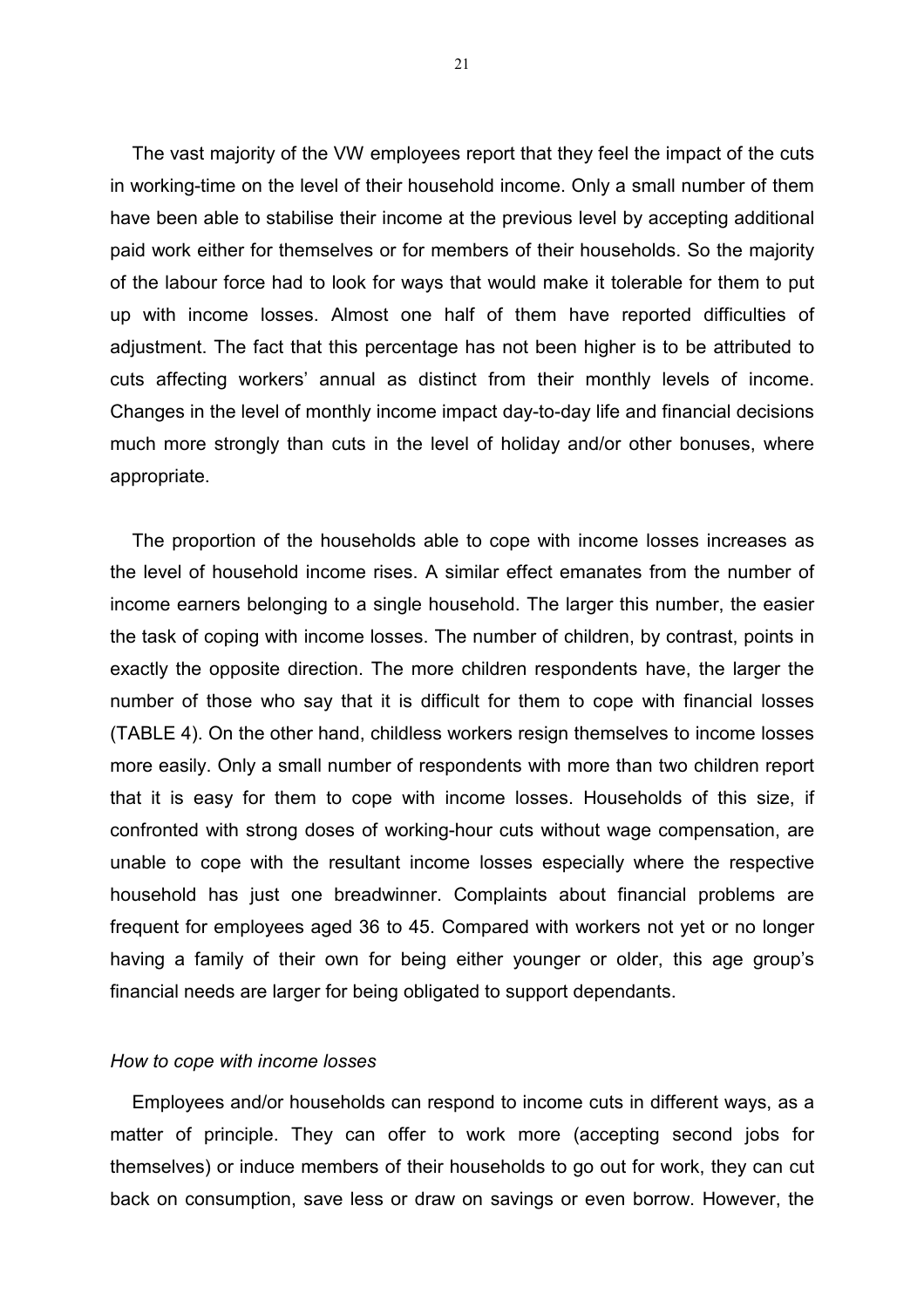availability of the two options mentioned last is limited. In this context, family assets (especially built-up property) play a role as well, but this aspect has not been studied here.

Only a small minority of respondents say that losses in income do not mean much of a change for them. But the vast majority of the VW employees have reduced household consumption in level (TABLE 5). Next come the groups that either save less or report that they have started to go in for more paid work. A good quarter of the respondents attempt to fill gaps occasioned by income losses by drawing on savings, and 10% seek to meet funding deficits by increasing borrowings.

This response pattern existed about one year from the introduction of the collectively agreed working-hour cuts at the establishments of VW AG, but may change over time. Where income levels remain low for a prolonged period of time in the wake of cuts in working hours without compensation, those workers who run down their savings accounts or borrow more than before will have to exchange these practices for some other strategy. The probability is great that the situation especially of households with two or more children will become problematic in the medium term. An above-average number of respondents belonging to this group say that they borrow and/or accept to work more. The impact of income reductions in the wake of cuts in working hours is particularly strong on those employees (just under 6%) who cut back on consumption while drawing on their savings and borrow at the same time. It is not surprising that an above-average number of persons in the lower income brackets (monthly income of up to DM2,500.—) are over-represented in this group.

The patterns showing how people have responded to losses in income are different for male and female workers, because – at 47% - only the former seem to have a clear preference for extra paid work, whilst for the latter this value is just 20%. This is probably due to the fact that the average length of the time women spend on (unpaid) household work is two times longer than that of men (Federal Statistical Office 1995) and that this model is applicable also to the VW work force. The dual burden of vocational activity and household work to the benefit of their family leaves women much less scope for extending their gainful activity.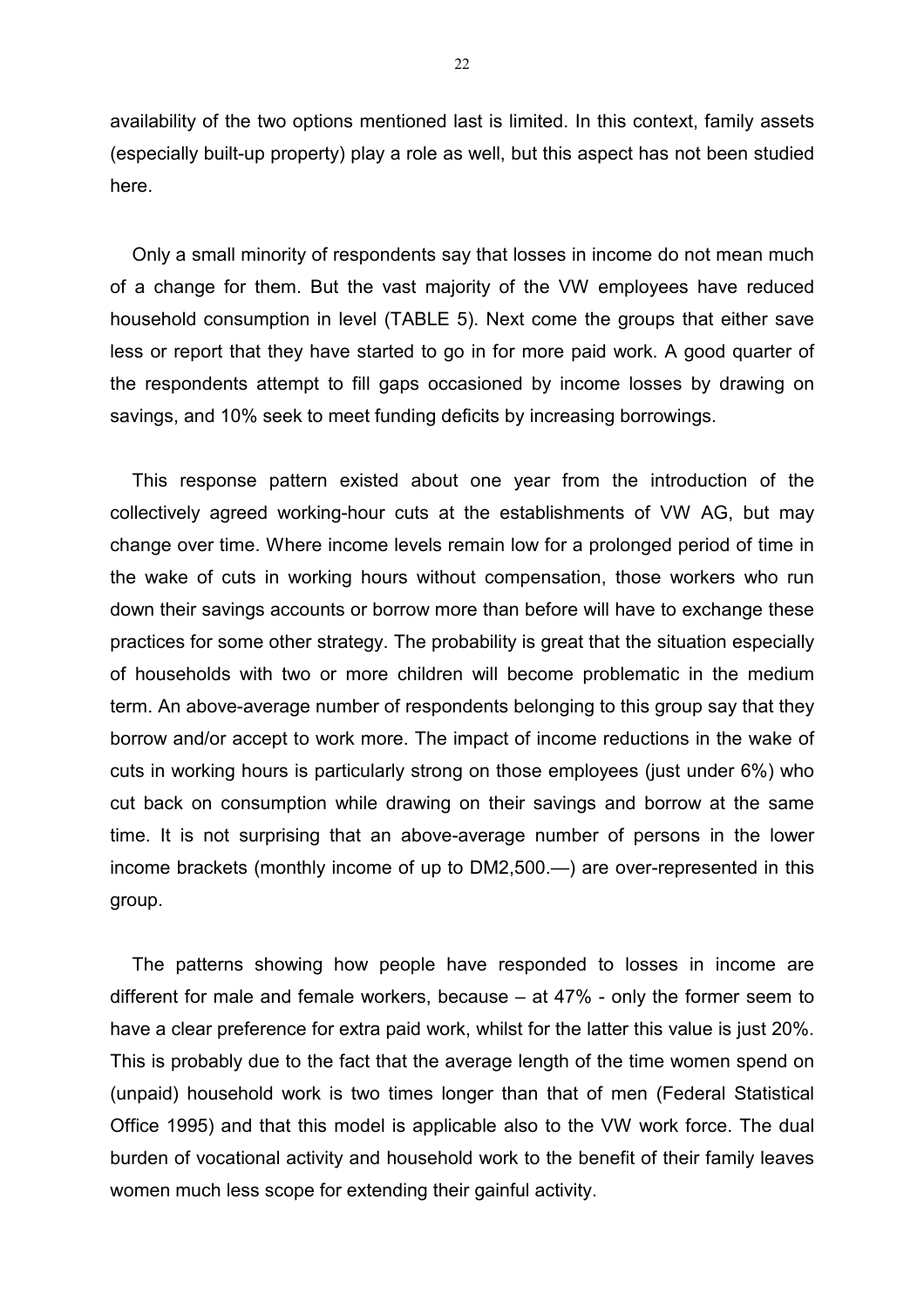#### *Cuts in expenditure*

The vast majority of the VW workers responded to income losses by cutting back on consumption. They did so mainly on the budgets earmarked for holiday travel, automobiles and leisure activities such as evenings out, hobbies etc. (TABLE 6). Spending cuts detrimental to children's needs and/or adversely affecting food purchases have been mentioned much less frequently. Quasi-fixed items of expenditure difficult to change in the short term, e.g. expenditures under insurance contracts, for club memberships and for rentals, for instance, have been mentioned much less often, by comparison.

This basic pattern of expenditure cuts remains fairly stable also when applying an approach differentiated by socio-demographic factors such as age, vocational qualifications, marital status or monthly income. On the other hand, the frequency figures pertaining to cuts in daily consumption correlate in a negative sense with the income level and in a positive sense with the family size.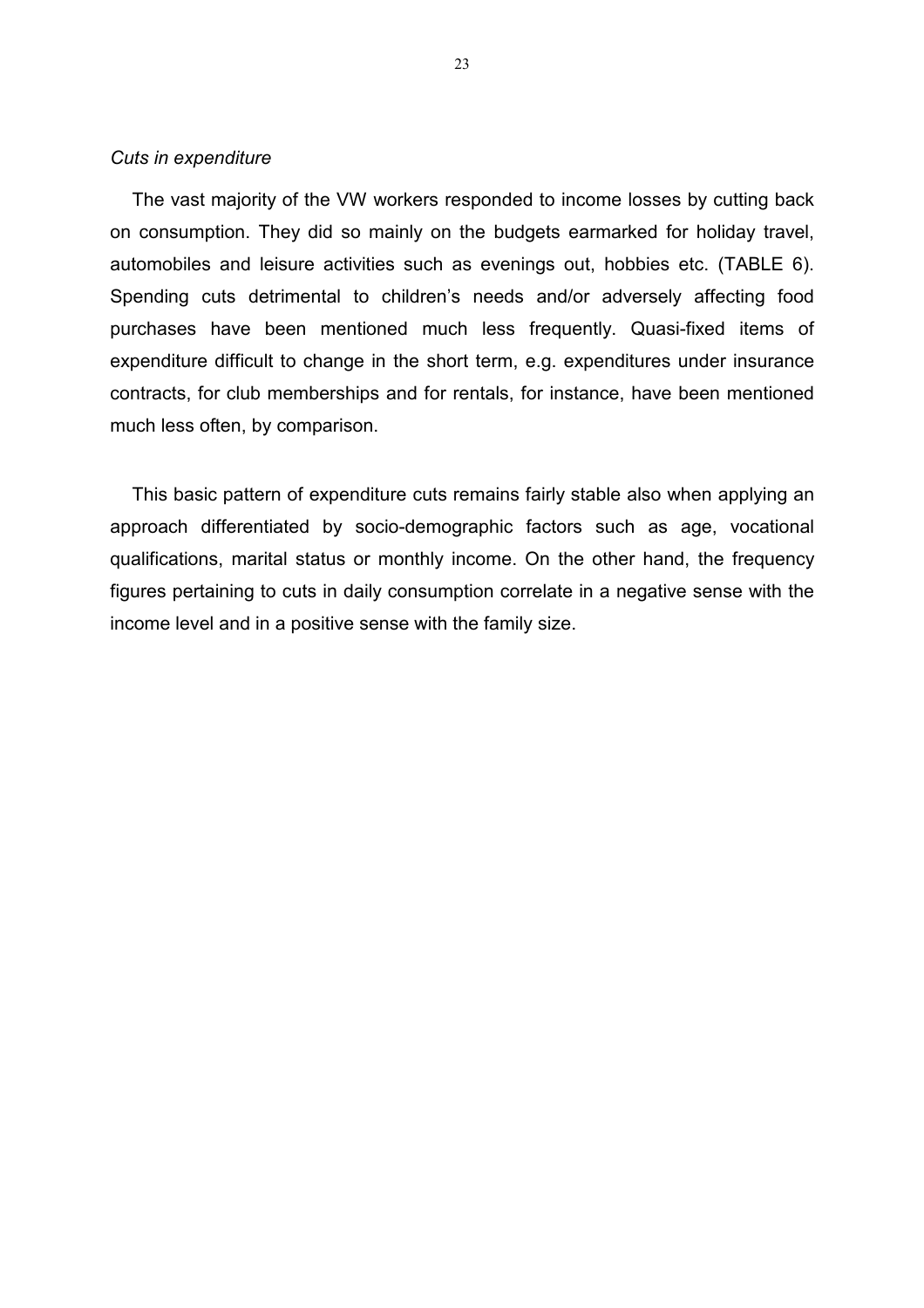## **6. Impact on gender-specific implications for sharing (non-paid) work in the family**

In the policy discussions about women rights the question of whether the length of the working time should be cut to below 35 hours per week played a role of strategic importance: A drastically reduced length of working time was deemed to be an important (though perhaps not sufficiently strong) condition for breaking up traditional family structures and changing the perpetuated gender-specific roles in the division of labour. The argument was that this would give men and women the possibility to share in vocational and family work on an equal footing (Kurz-Scherf 1988).

Although it had originally not been intended to use the 28.8 hour week as a pretext for advancing gender-specific issues, the public understood this reduction in working time as a new opportunity for changing the traditional pattern of division of labour between men and women. The conclusions of our analysis are rather unambiguous: Although we have drafted our conclusions with extreme caution<sup>11</sup>, it would be fair to say that men and women apparently again behave in the traditional way when spending the time-off they have gained from working-hour cuts, i.e. according to the gender role they have learnt. Irrespective of the real structure of work-sharing within the family that was customary in the past, there is nothing to indicate that the dividing line between the gender-specific roles has been lifted; empirical data rather confirm the general impression given in literature that the gender-specific roles have remained what they always have been although there are indications of slight changes 'at the periphery'.

Even though there may be indications to the effect that men are apparently ready to a greater extent than before to spend in the family, especially where this is the wish of their children, the extra time-off they have gained from working-hour cuts, the inducements to men are small to share in the household work which has continued to be done primarily by their spouses, e.g. washing, cooking and house-cleaning

 $11 -$ There are two restrictions in the main: On the one hand, we do not have any data showing what the situation was at the beginning of work-sharing between men and women within a family nor do we know exactly the extent to which the lengths of time allocated to the different purposes was (re)distributed; on the other hand, it could be argued that, at the time the study was prepared, the new (reduced) working time length was just a good year old and therefore perhaps not long enough to allow long-established ways of life and patterns of time uses to be fundamentally changed.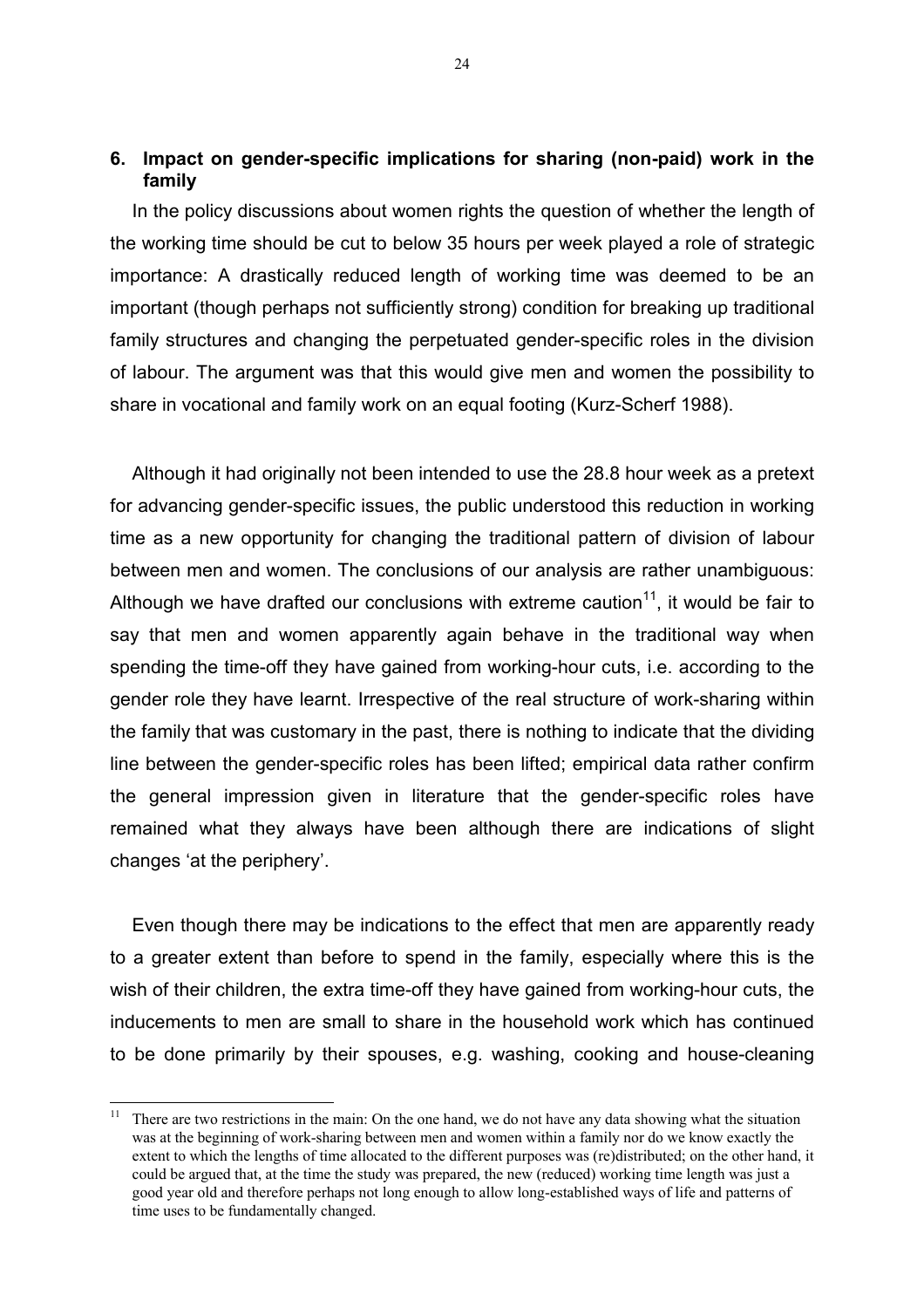(TABLE 7). The housekeeping activities involving female more strongly than male workers are as follows: shopping/errands (+17 percentage points), cooking (+16) and washing/house-cleaning (+13), whilst male workers spend the biggest chunk of their extra work-free time on 'house repair and gardening' (+23 percentage points).

This finding is supported by the results of a study on typically male and female preferences for time and money uses at different stages in life. Although, when children have been borne, men seem to be prepared to dedicate part of their time to the family, it does not occur to them more often than to male singles that the 28.8 hour week has made it easier for them to reconcile the needs of vocational and family life. This opinion held by 45% of male singles without children is not much different from that of married couples without (47%) and with (42%) children. This is entirely different where women are concerned: Whilst female singles (43%) record values more or less identical with those of their male counterparts, visible increases are to be observed for married women, i.e. women with a male companion though without children (55%) and for married women with children (69%).

This conspicuous difference in the responses of male and female workers is obviously due to the gender role they have learnt: it is typical for male workers to behave as if they were the family's sole 'breadwinner'. On average, males - more often than females - aim for pecuniary compensation, and this – normal - tendency gains in strength as a men found their own families (living together as husband and wife followed by childbirth). Men realise that they bear an increasing responsibility for earning enough money as their families grow; but the not insignificant loss in income occasioned by a working-hour cut to 28.8 hours per week, as has been the case at the VW plants, runs counter precisely to this dominant interest. Female respondents, by contrast, show a rising preference for extra time-off from work (and a diminishing preference for pecuniary compensation) as their families place rising demands on their time. So, their interest is satisfied by the new working hour arrangement. This is, not least, one more reason why there are specific differences between men and women when evaluating the benefits of the 28.8 hour week.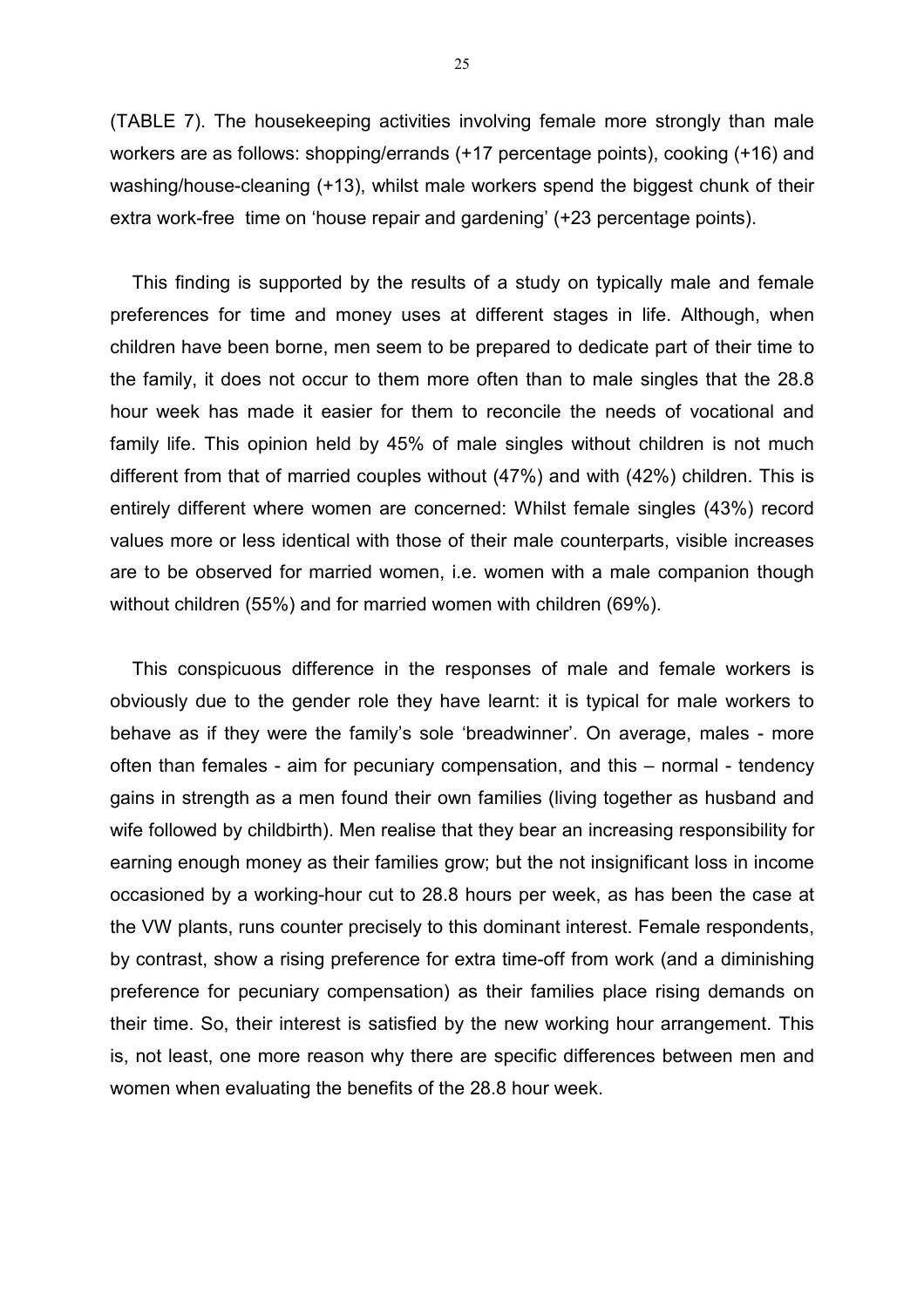### **7. The 28.8 hour working week in today's perspective**

#### *Stimulating corporate policies on enhancing job security*

The collective agreement concluded with Volkswagen AG has chimed in new eras both for working-hour and for employment policy. The model of cutting working hours in exchange for greater job security has fathered numerous others (Rosdücher/Seifert 1994). More recent industry-wide collective agreements (Bispinck 1998) allow companies straightjacketed by an employment emergency to derogate from the agreed length of working time by shortening it within previously defined bandwidths in the interest of getting rid of the threatening need to dismiss labour. The collective agreement concluded with VW AG has broken a variety of taboos as regards wage-rate and working-time policies: since then, cuts in the length of working time have increasingly been recognised and applied by individual establishments as an instrument appropriate for pursuing employment policy objectives<sup>12</sup>. On the other hand, the trade unions have dropped their demand of full wage compensation in return for working hour cuts. Finally, reductions in working time in the interest of greater job security have contributed to a policy process of organised decentralisation (Traxler 1995) of collective agreements (Seifert 1999).

In the meantime, a large number of companies have availed themselves of the possibilities of working-hour cuts for raising the level of job security. First empirical results concerning dissemination and structure of such cuts have been taken from two representative enquiries involving works councils and staff associations (WSI project group 1998; Herrmann et al. 1999). By the turn of 1997/ 1998, about 10% of the companies having works councils and staff associations had cut the length of the working time, collectively agreed upon, in order to stabilise the existing level of employment. Working-hour cuts for raising the level of job security are often closely linked to steps towards making the working-time regime even more flexible at the same time. The most important element in this respect is the introduction of workinghour accounts increasingly manifest in different forms such as overtime accounts,

 $12$ This is applicable not only where cuts in working hours are aimed at making jobs at risk more secure, but also where these cuts aim for encouraging new labour hirings pursuant to the objectives agreed upon in June 1998 for the Lower Saxonian metal industry.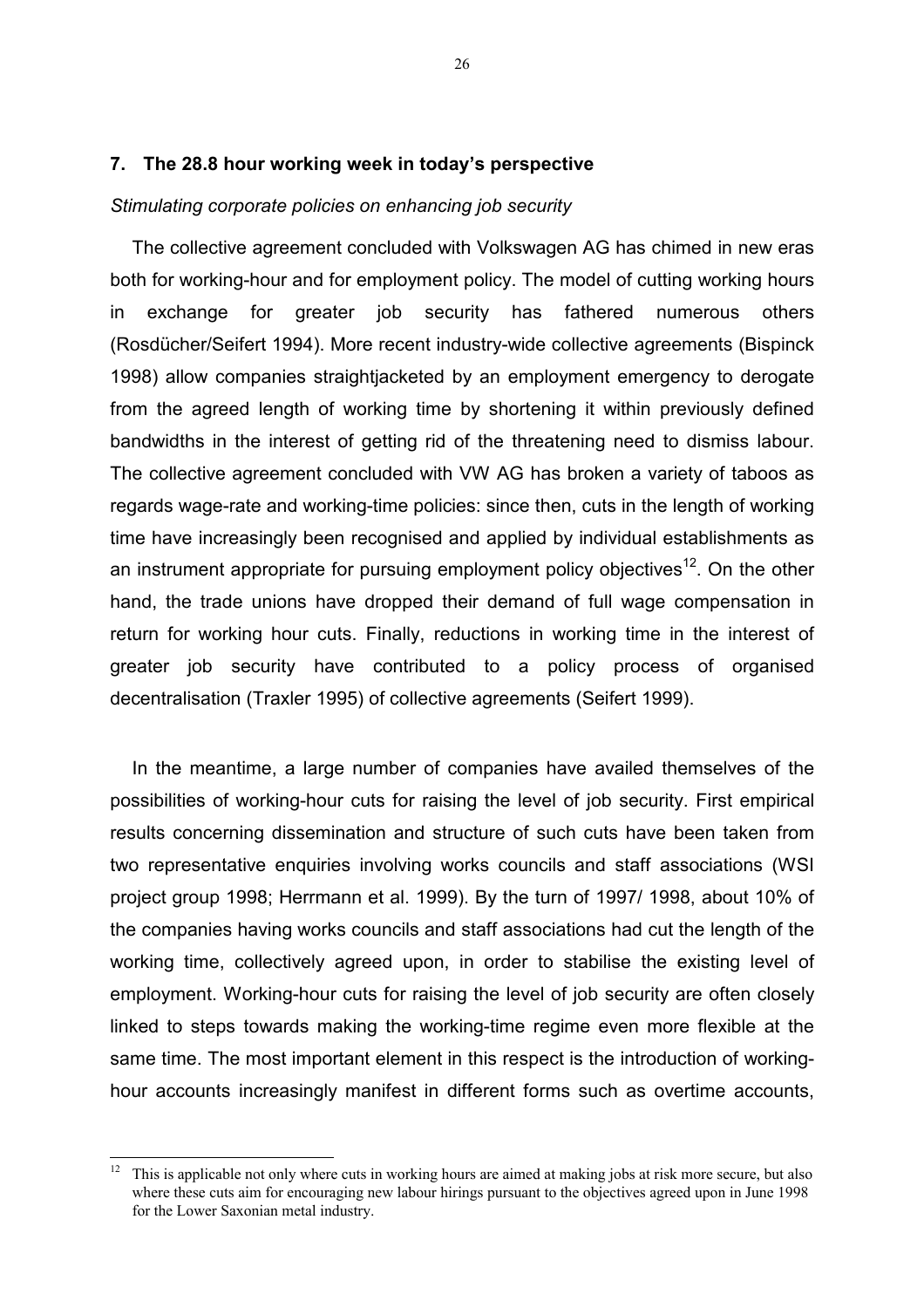flexitime schemes, annual working-hour accounts, etc.<sup>13</sup> However, there is no longer any talk about exchanging working-hour cuts for more flexible working hour regimes as agreed upon in some cases by way of compromise solution from the mid-1980s. The process of increasing working-hour flexibility is autonomous now.

## *Level of generalisation*

Strong doses of working hour cuts without full wage compensation imposed upon the whole work force of a branch, a group of enterprises, a company, or an establishment can only be enforced, realistically speaking, in precarious employment situations and can hardly be considered to represent a viable option for prospering companies. This opinion is subject to some element of relativity in as much as the impacted work force gets part of the working-hour cuts compensated for. In different economic situations, management and labour face basically different decisionmaking needs reflecting their specific positions in the calculation of costs. Companies, all of whose production factors run at full capacity, would be required to either hire new manpower or require more overtime work where strongly dosed cuts in hours are on the agenda and factor substitution is not possible in the short term. Either way would give rise to additional costs, i.e. either for hiring and qualifying new personnel or for paying overtime bonuses. To this must be added the costs arising for each worker participating in an advanced in-house vocational training programme etc., for instance. It is still not clear to what extent it is possible to get these costs compensated for by working time-induced productivity increases. So, working-hour cuts in support for greater job security seem to be attractive only to companies facing either short-term cyclical or longer-term restructuring problems. In the first case, shortened working times would take the place of dismissals and subsequent re-hiring of manpower. In such situations, working hour cuts recommend themselves as alternative strategies mainly to the ("soft") adjustment measures of the traditional kind often preferred by management for being less costly.

From an employee point of view, the income question is of great importance for the issue of acceptability as regards more strongly dosed working-hour cuts. Even

27

 $13$ In the meantime, about four fifths of the companies (with works councils) have replaced the previously applied system of evenly distributed standard lengths of working time by a time account-steered variable distribution of the agreed working time.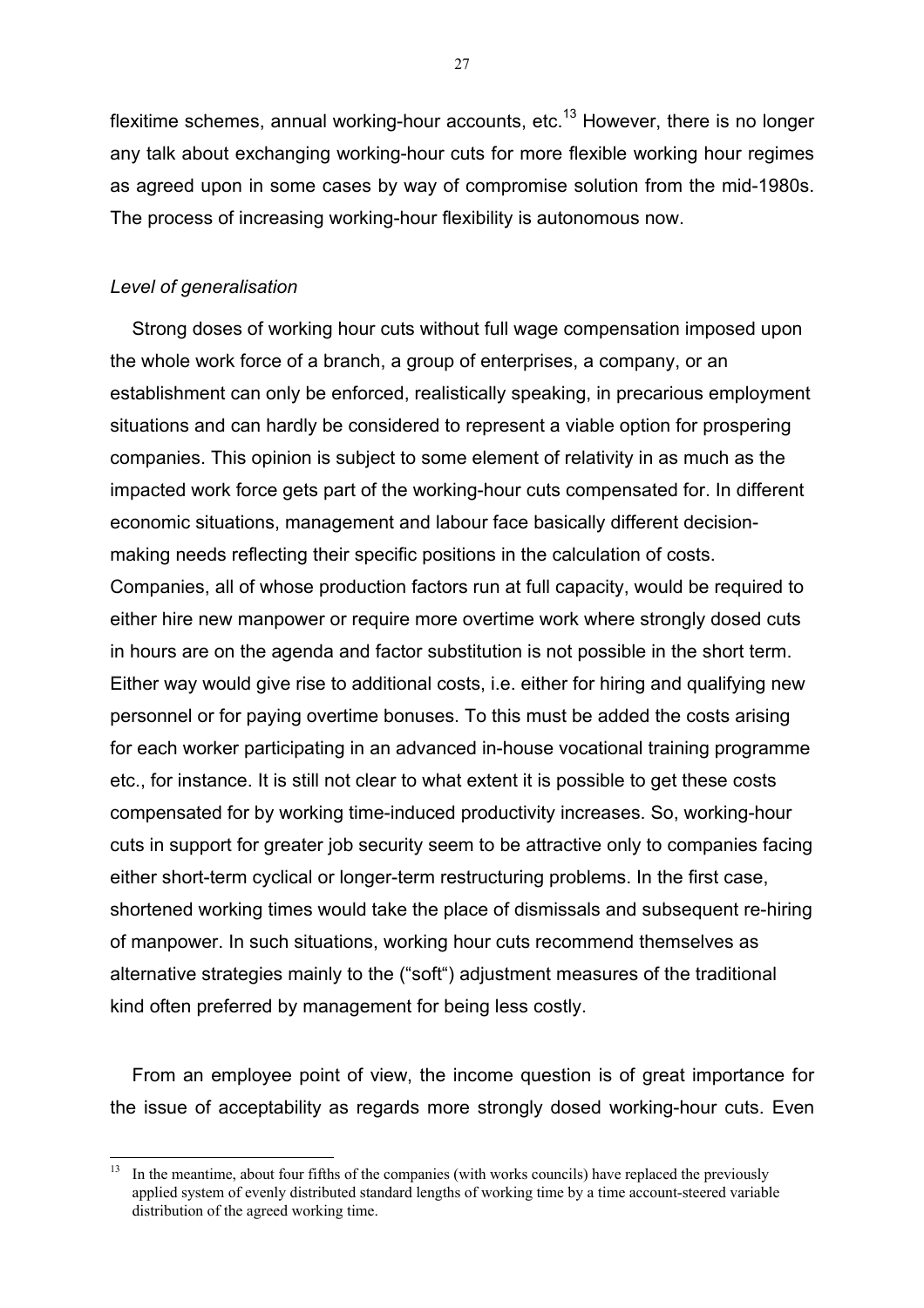after the working-hour reduction, VW paid an average annual income to each of its employees of DM60,500 (gross) in 1994; this was thus about 12% up on the wage average paid in the economy overall, although the collectively agreed length in weekly working-time was substantially longer at an average of 38 hours per week in the economy, overall. Where the average income level is crucial in general for the scope of working-hour cuts made in support of greater job-security, low-wage districts where standard qualifications are customary would be poor candidates as regards their eligibility for such working-time arrangements.

One important condition allowing temporary working-hour cuts to be made in support of greater job security is the "climate" between the in-house interest representations and the work force on the one hand and management on the other. In the case of smoothly functioning consensus-based and pragmatic industrial relations between both sides of industry it would be more realistic to expect such arrangements. It may be assumed that in this situation both sides take an interest in consensus-based solutions, in preventing rises in the costs of dispute handling and in co-operation in the implementation of arrangements.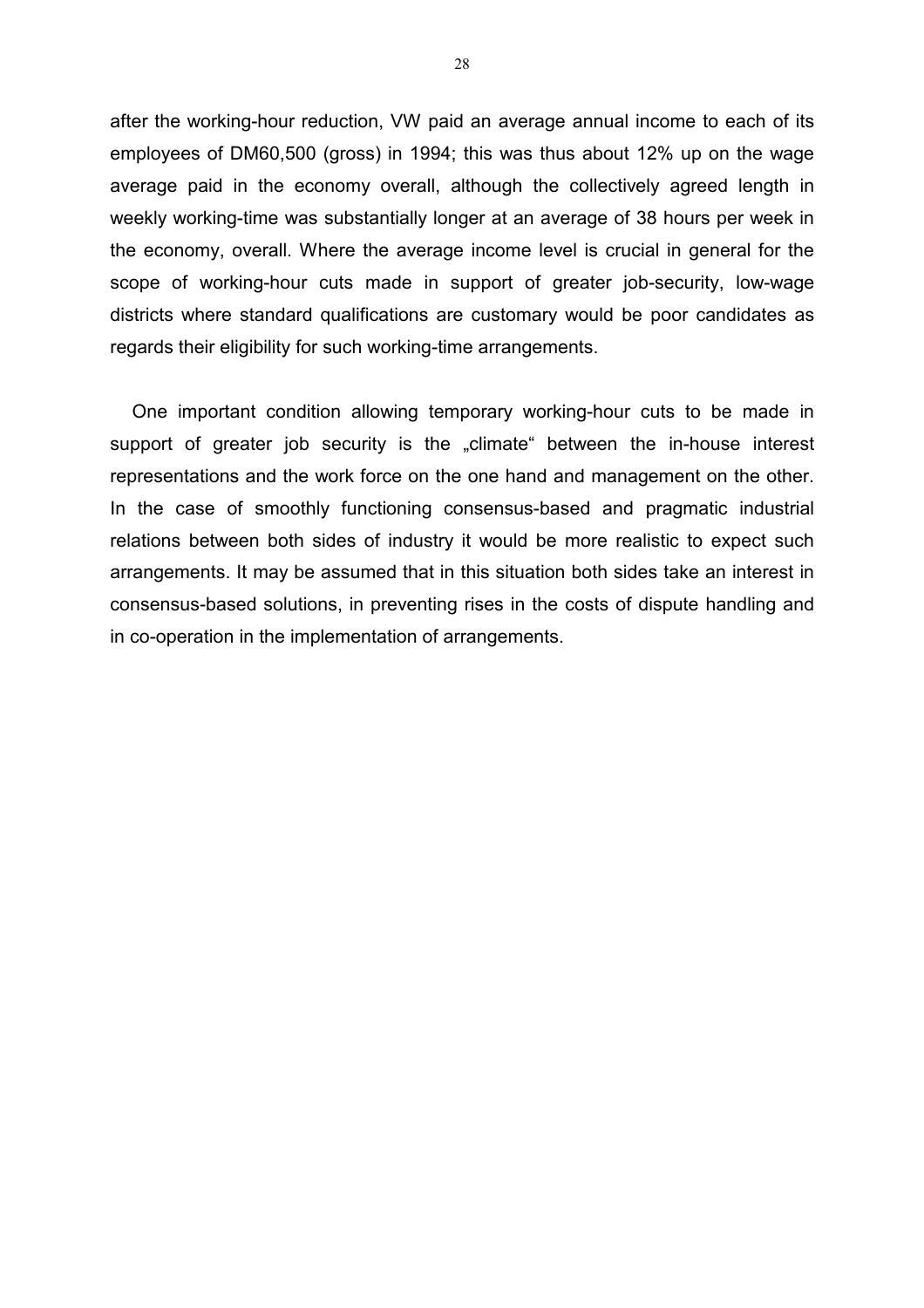## BIBLIOGRAPHY

Bispinck, R., 1998: *Tarifliche Öffnungsklauseln, Elemente qualitativer Tarifpolitik Nr.32*, (Opening Clauses in Collective Agreements – Elements of Qualitative Collective Bargaining Policy No. 32) Düsseldorf

*Bundesministerium für Familie, Senioren, Frauen und Jugend* (ed. Ministry of Family, Senior Citizens', Women's and Youth Affairs*)*, 1996: *Zeit im Blickfeld. Ergebnisse einer repräsentativen Zeitbudgeterhebung* ( A Focus on Time: results of a Representative Survey on the Availability of Free Time). Stuttgart/Berlin/Cologne

Ellguth, P./Leinemann, K./Schmidt, R./Trinczek, R., 1989*: Betriebliche Arbeitszeitentwicklung zwischen Kontinuität und Bruch. Die Umsetzung der 37 ½- Stunden-Woche in der metallverarbeitenden Industrie in der Region Nürnberg/Fürth/Erlangen* (Changes in Company Working Hours - Between Continuity and a Break With the Past. The Implementation of the 37½-Hour Week in the Metalworking Industry in the Region of Nuremberg/ Fürth/Erlangen) (IPRAS series of publications on working time research – H.4). Erlangen

Hartz, P. (1994): *Jeder Arbeitsplatz hat ein Gesicht. Die Volkswagen-Lösung*. (Every Workplace has a Face. The Volkswagen Solution). Frankfurt

Hartz, P. (1996): *Das atmende Unternehmen. Jeder Arbeitsplatz hat einen Kunden*. (The Breathing Company. Every Job has a Taker). Frankfurt

Herrmann, C./Promberger, M./Singer, S./Trinczek, R., 1999*: Forcierte Arbeitszeitflexibilisierung. Die 35-Stunden-Woche in der betrieblichen und gewerkschaftlichen Praxis*. (Enforced Flexibility in Working Hours. Company and Union Experience With the 35-Hour Week). Berlin

Joachim, P./Seifert, H., 1991: *Neue Technik und Arbeitszeitgestaltung*. (New Technology and the Organization of Working Time). Opladen

Kurz-Scherf, I., 1988: *Von der erschöpften Geduld der Frauen. Über den Traum vom 6-StundenTag*.(On the Worn-Out Patience of Women – The Dream of the 6-Hour Working Day)*. Frankfurter Rundschau* newspaper, 20 October 1988 edition (documentation)

Promberger, M./Rosdücher, J./Seifert, H./Trinczek, R. (1996): *Beschäftigungssicherung durch Arbeitszeitverkürzung. 4-Tage-Woche bei VW und Freischichten im Bergbau: Mehr als zwei Beispiele*. (Safeguarding Employment by Reducing Working Hours - The 4-Day-Week at VW and Free Shifts in Mining: More Than Just Two Examples). Berlin

Promberger, M./Rosdücher, J./Seifert, H./Trinczek, R. (1997): *Weniger Geld, kürzere Arbeitszeit, sichere Jobs? Soziale und ökonomische Folgen beschäftigungssichernder Arbeitszeitverkürzungen*. (Less Money, Shorter Working Hours, Safer Jobs? Social and Economic Consequences of Safeguarding Jobs by Reducing Working Hours). Berlin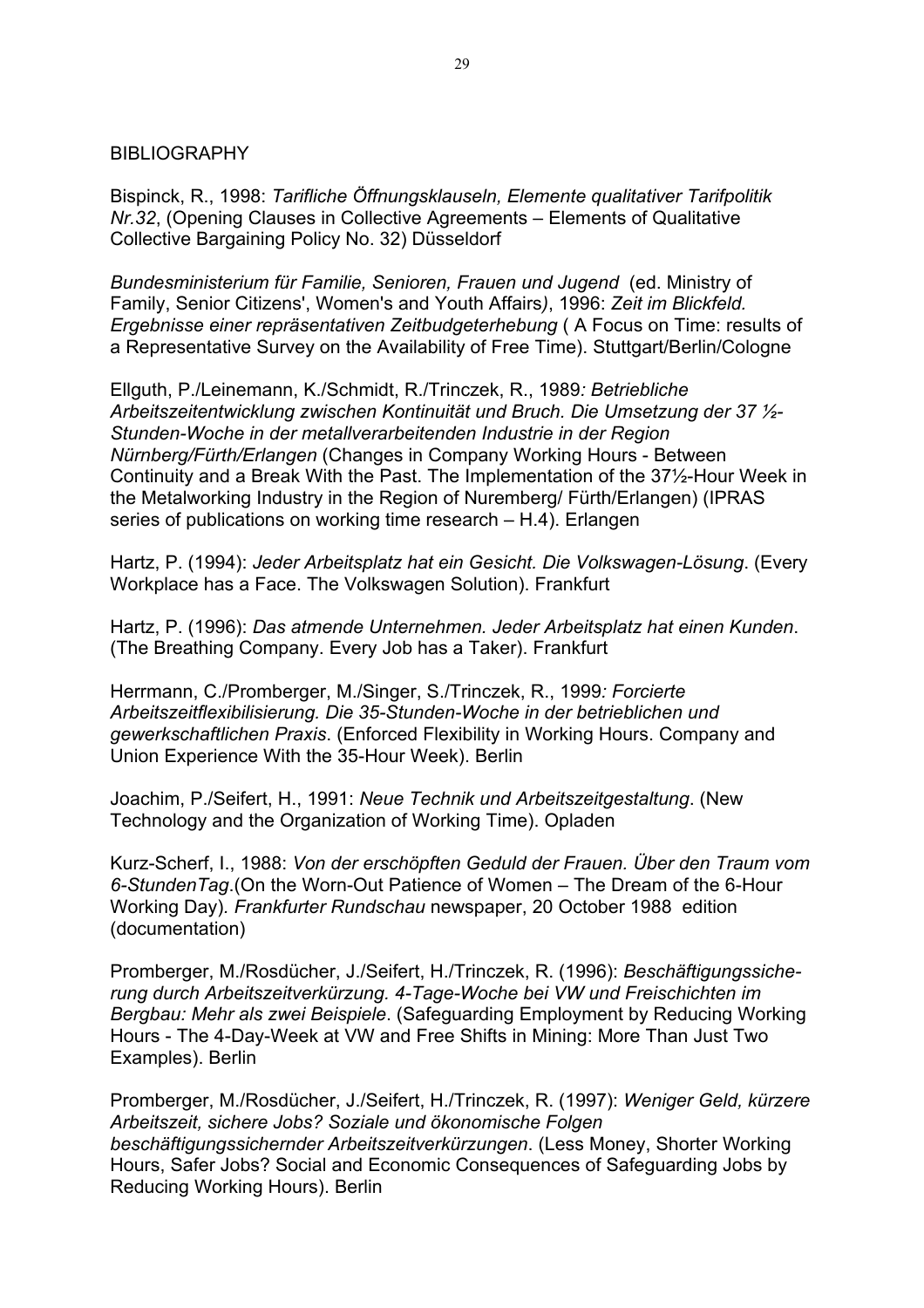Promberger, M./Seifert, H./Trinczek, R., 1998: The 4-Day-Week at Volkswagen – A New Working Time Model. Expertise for the IAT (Gelsenkirchen). Unpublished manuscript. Erlangen/Düsseldorf

Rosdücher, J./Seifert, H., 1994: *Temporäre Arbeitszeitverkürzung zur Beschäftigungssicherung. Ein neuer beschäftigungspolitischer Ansatz*? (Temporary reduction of Working Hours. A New Approach to Employment Policy?) in *WSI-Mitteilungen*, year 47, pp. 744-752

Seifert, H., 1999: *Betriebliche Vereinbarungen zur Beschäftigungssicherung* (Company Agreements to Safeguard Employment) in WSI-Mitteilungen, year 52, pp. 156-164

Traxler, F., 1995: Collective Bargaining: Levels and Coverage, in OECD Employment Outlook, Paris

WSI-Projektgruppe 1998: *Ausgewählte Ergebnisse der WSI-Befragung von Betriebsund Personalräten 1997/98* (Selected Results of the WSI Survey of Works Councils and Staff Committees) in WSI-Mitteilungen, year 51, pp. 653- 667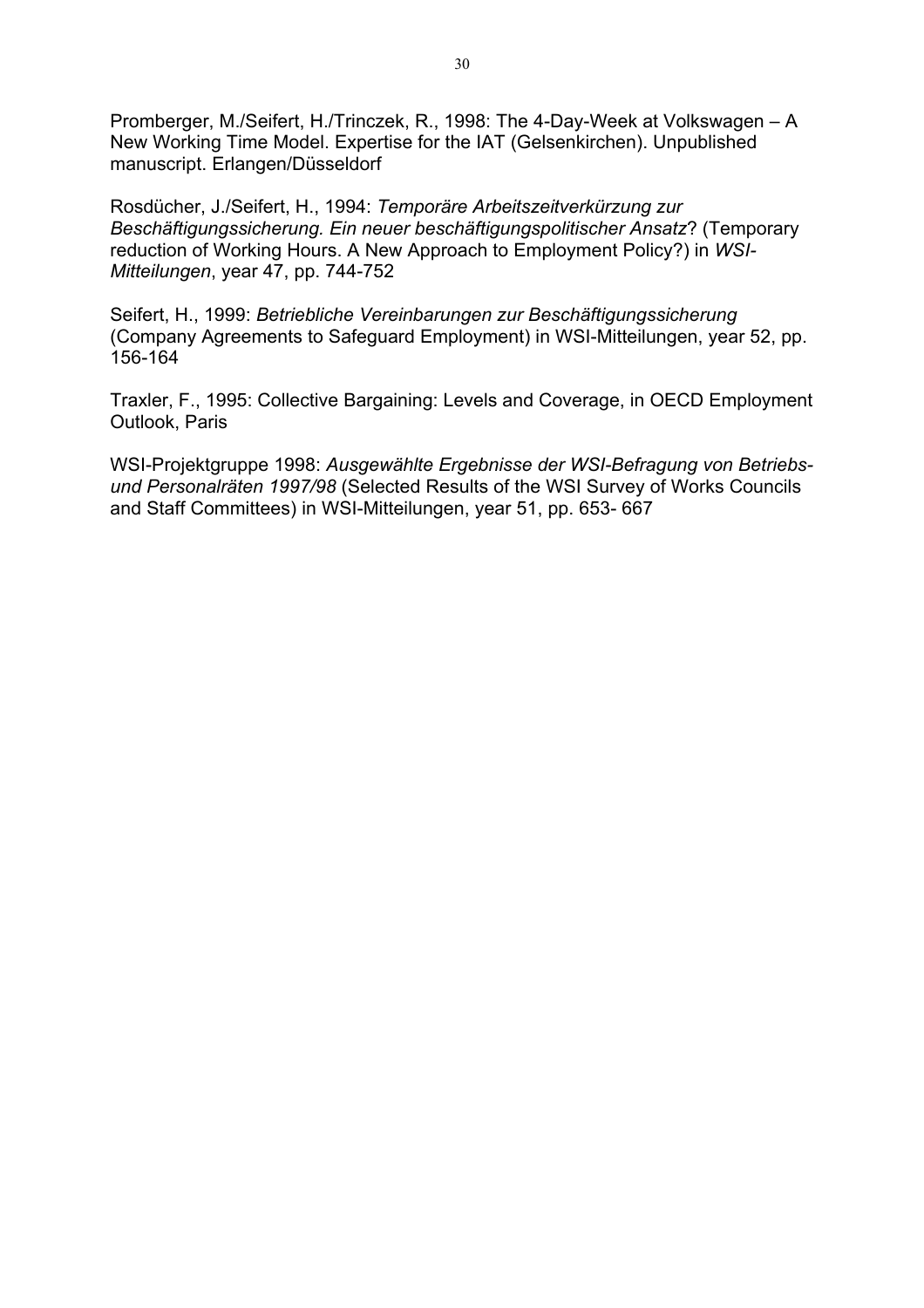| wurning nuurs                           |               |
|-----------------------------------------|---------------|
|                                         | Employees (%) |
| satisfied/highly satisfied              | 49            |
| partly satisfied/partly<br>dissatisfied | 35            |
| dissatisfied/highly dissatisfied        | 16            |
| total $(N=2,767)$                       | 100           |

# **Table 1: Satisfaction levels among VW employees re thecollective agreement on reduced working hours**

# **Table 2: Acceptance of reduced working hours per monthly net income group**

| $\%$                                        | below<br>DM 2500 | $2501 -$<br>DM 3500 | $3501 -$<br>DM 4500 | 4501-<br>DM 5500 | DM 5501<br>and<br>above | All |
|---------------------------------------------|------------------|---------------------|---------------------|------------------|-------------------------|-----|
| (highly) satisfied                          | 51               | 50                  | 49                  | 45               | 43                      | 49  |
| partly satisfied/<br>partly<br>dissatisfied | 40               | 34                  | 37                  | 29               | 31                      | 35  |
| (highly)<br>dissatisfied                    | 9                | 16                  | 13                  | 27               | 26                      | 16  |
| total (N=2,688)                             | 100              | 100                 | 99                  | 101              | 100                     | 100 |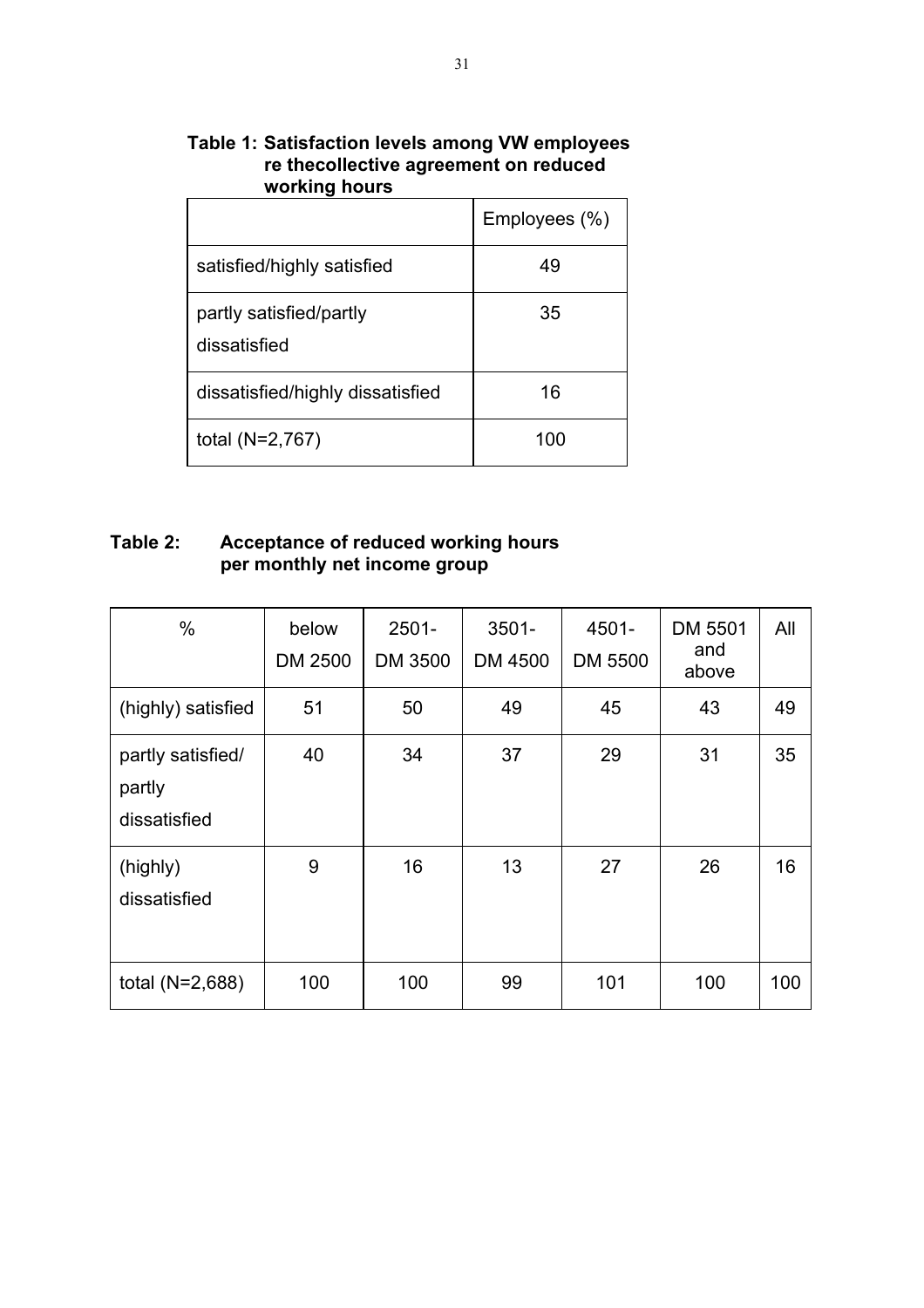| $\%$                                      | <b>Blue-collar</b><br>workers | White-collar<br>workers | All |
|-------------------------------------------|-------------------------------|-------------------------|-----|
| (highly) satisfied                        | 53                            | 37                      | 49  |
| partly satisfied/partly dissatis-<br>fied | 35                            | 34                      | 35  |
| (highly) dissatisfied                     | 12                            | 29                      | 17  |
| total $(N=2,726)$                         | 100                           | 100                     | 101 |

# **Table 3: Acceptance of reduced working hours by blue-collar/white-collar workers at Volkswagen**

# **Table 4: Ability to cope with reduced income, according to the number of children in the household (in percent)**

|                    | <b>VW AG</b> |                      |     |       |
|--------------------|--------------|----------------------|-----|-------|
|                    | $N = 2,139$  |                      |     |       |
|                    |              |                      |     |       |
|                    | None         | One or two More than | two | Total |
| (very) difficult   | 39           | 44                   | 60  | 43    |
| neither difficult, | 55           | 51                   | 39  | 51    |
| nor easy           |              |                      |     |       |
| (very) easy        | 7            | 5                    | 2   | 6     |
| Total              | 101          | 100                  | 101 | 100   |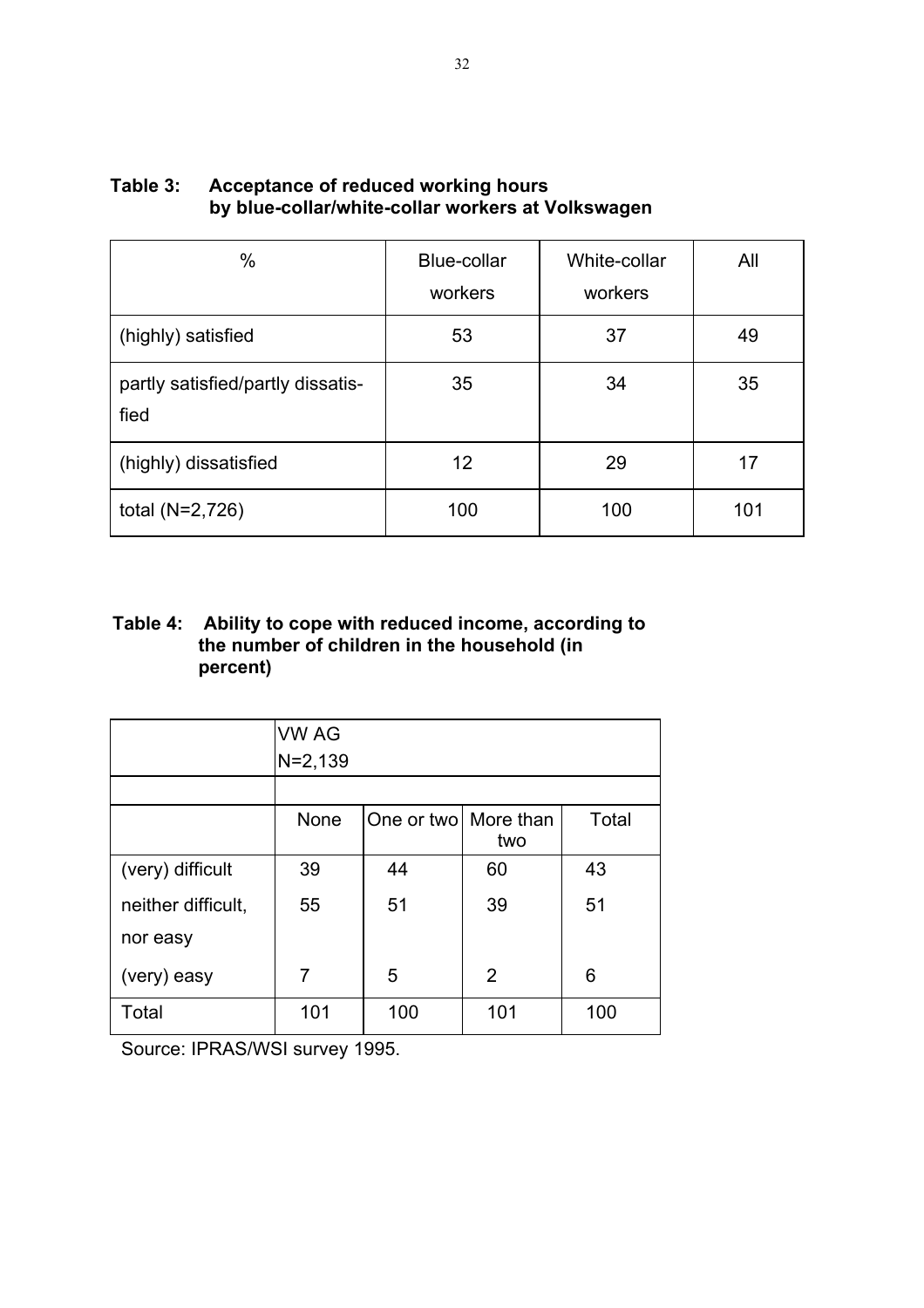|                              | <b>VW AG</b><br>$N=2,723$ |
|------------------------------|---------------------------|
| Spending less                | 83                        |
| Saving less                  | 66                        |
| doing more themselves        | 43                        |
| using up savings             | 27                        |
| other remunerated activities | not asked                 |
| Incurring debts              | 10                        |
| Other                        |                           |
| little change                |                           |

## **Table 5: Managing on less income(in percent, more than one answer possible)**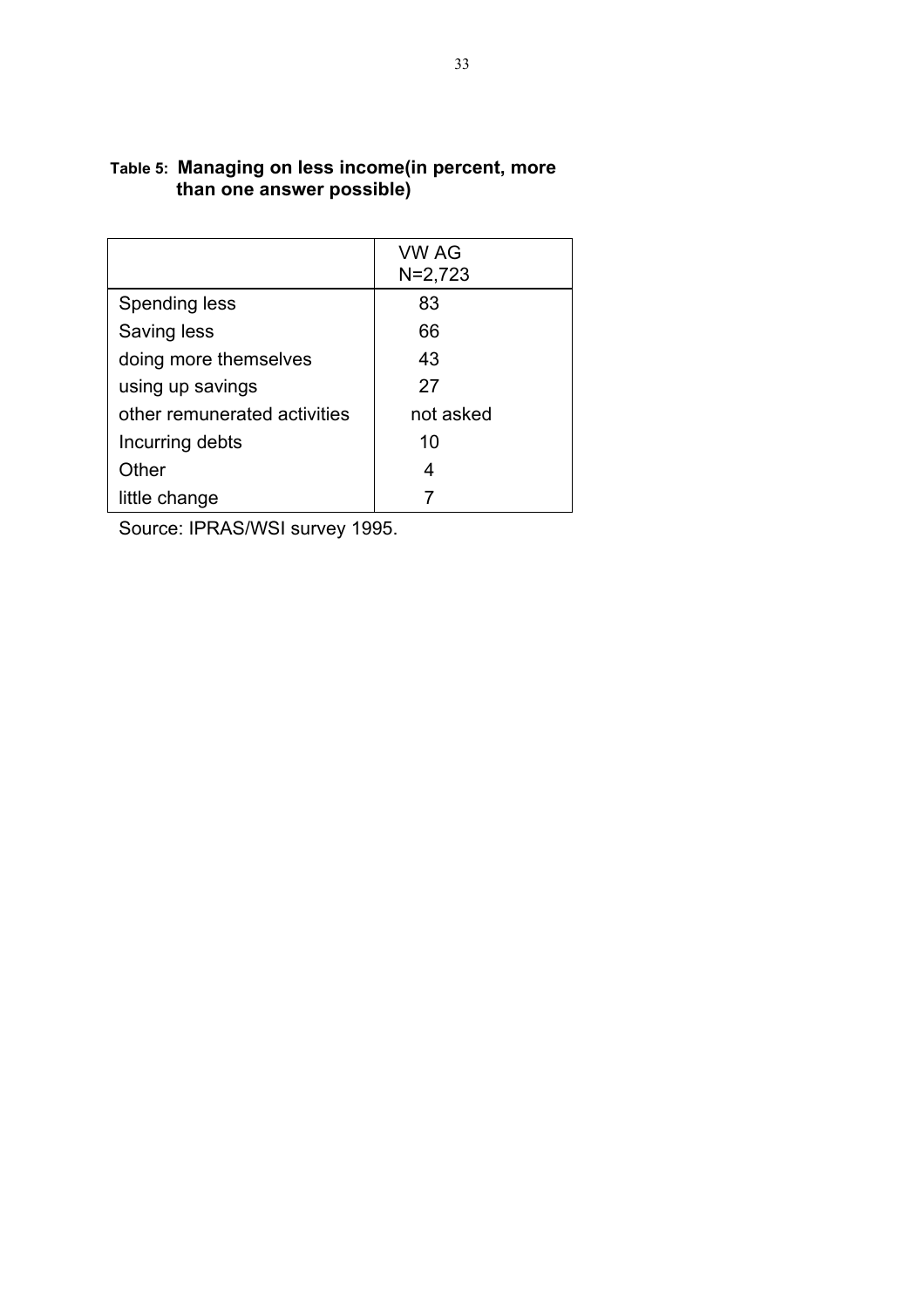# **Table 6: Reductions in expenditure (in percent, more than one answer possible)**

|                                                                                    | <b>VW AG</b><br>$N = 2,231$ |
|------------------------------------------------------------------------------------|-----------------------------|
| holiday                                                                            | 82                          |
| car                                                                                | 70                          |
| free time (going out, hobbies etc.)                                                | 63                          |
| furnishings (furniture, household appliances, etc.)                                | 57                          |
| clothes                                                                            | 52                          |
| <i><b>Insurance</b></i>                                                            | 34                          |
| housing (moving to cheaper accommodation, delaying<br>renovation work on property) | 30                          |
| memberships (associations, church, unions, political<br>parties)                   | 30                          |
| food                                                                               | 17                          |
| children                                                                           | 12                          |